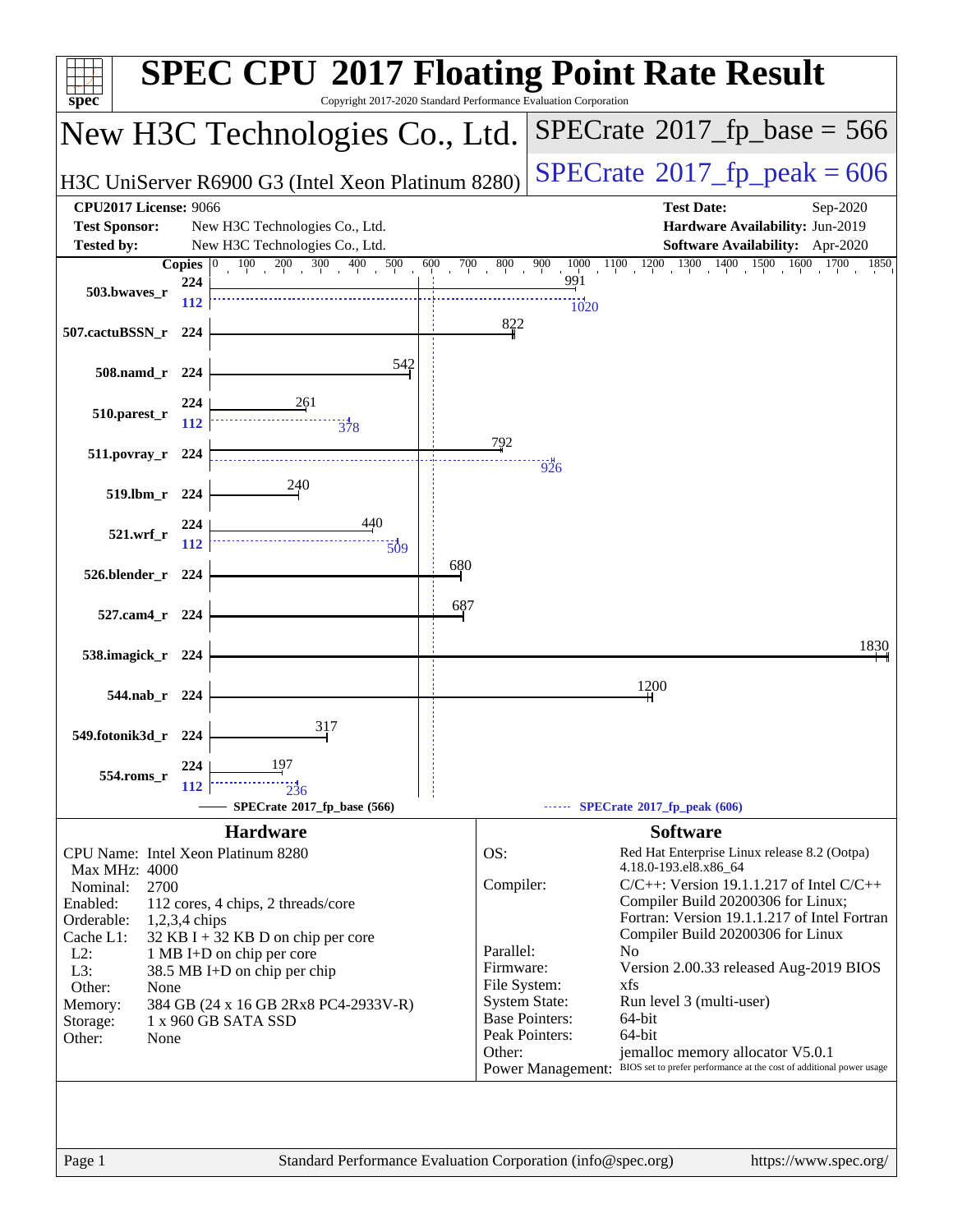|                                                                                                                                                                                                                                                                                                                               |               | <b>SPEC CPU®2017 Floating Point Rate Result</b>                                                          |       |                |       |                |       |                                 |                |              |                |              |                |              |
|-------------------------------------------------------------------------------------------------------------------------------------------------------------------------------------------------------------------------------------------------------------------------------------------------------------------------------|---------------|----------------------------------------------------------------------------------------------------------|-------|----------------|-------|----------------|-------|---------------------------------|----------------|--------------|----------------|--------------|----------------|--------------|
| $spec^*$<br>Copyright 2017-2020 Standard Performance Evaluation Corporation<br>$SPECrate^{\circ}2017$ [p base = 566                                                                                                                                                                                                           |               |                                                                                                          |       |                |       |                |       |                                 |                |              |                |              |                |              |
| New H3C Technologies Co., Ltd.                                                                                                                                                                                                                                                                                                |               |                                                                                                          |       |                |       |                |       |                                 |                |              |                |              |                |              |
| $SPECTate@2017_fp\_peak = 606$<br>H3C UniServer R6900 G3 (Intel Xeon Platinum 8280)                                                                                                                                                                                                                                           |               |                                                                                                          |       |                |       |                |       |                                 |                |              |                |              |                |              |
| <b>CPU2017 License: 9066</b><br><b>Test Date:</b><br>Sep-2020                                                                                                                                                                                                                                                                 |               |                                                                                                          |       |                |       |                |       |                                 |                |              |                |              |                |              |
| <b>Test Sponsor:</b>                                                                                                                                                                                                                                                                                                          |               | New H3C Technologies Co., Ltd.                                                                           |       |                |       |                |       | Hardware Availability: Jun-2019 |                |              |                |              |                |              |
| <b>Tested by:</b>                                                                                                                                                                                                                                                                                                             |               | New H3C Technologies Co., Ltd.                                                                           |       |                |       |                |       | Software Availability: Apr-2020 |                |              |                |              |                |              |
| <b>Results Table</b>                                                                                                                                                                                                                                                                                                          |               |                                                                                                          |       |                |       |                |       |                                 |                |              |                |              |                |              |
|                                                                                                                                                                                                                                                                                                                               |               |                                                                                                          |       | <b>Base</b>    |       |                |       |                                 |                |              | <b>Peak</b>    |              |                |              |
| <b>Benchmark</b>                                                                                                                                                                                                                                                                                                              | <b>Copies</b> | <b>Seconds</b>                                                                                           | Ratio | <b>Seconds</b> | Ratio | <b>Seconds</b> | Ratio | <b>Copies</b>                   | <b>Seconds</b> | <b>Ratio</b> | <b>Seconds</b> | <b>Ratio</b> | <b>Seconds</b> | <b>Ratio</b> |
| 503.bwayes r                                                                                                                                                                                                                                                                                                                  | 224           | 2269                                                                                                     | 990   | 2268           | 991   | 2267           | 991   | 112                             | 1106           | 1020         | <b>1106</b>    | 1020         | 1107           | 1010         |
| 507.cactuBSSN_r                                                                                                                                                                                                                                                                                                               | 224           | 345                                                                                                      | 822   | 344            | 825   | 346            | 819   | 224                             | 345            | 822          | 344            | 825          | 346            | 819          |
| 508.namd_r                                                                                                                                                                                                                                                                                                                    | 224           | 393                                                                                                      | 542   | 393            | 541   | 392            | 542   | 224                             | 393            | 542          | 393            | 541          | 392            | 542          |
| 510.parest_r                                                                                                                                                                                                                                                                                                                  | 224           | 2243                                                                                                     | 261   | 2242           | 261   | 2245           | 261   | 112                             | 776            | 378          | 778            | 376          | 775            | 378          |
| 511.povray_r                                                                                                                                                                                                                                                                                                                  | 224           | 661                                                                                                      | 792   | 665            | 787   | 661            | 792   | 224                             | 562            | 931          | 565            | 926          | 565            | 925          |
| 519.lbm r                                                                                                                                                                                                                                                                                                                     | 224           | 982                                                                                                      | 241   | 982            | 240   | 982            | 240   | 224                             | 982            | 241          | 982            | 240          | 982            | 240          |
| $521$ .wrf r                                                                                                                                                                                                                                                                                                                  | 224           | 1138                                                                                                     | 441   | 1140           | 440   | 1141           | 440   | 112                             | 494            | 508          | 492            | 510          | 493            | 509          |
| 526.blender r                                                                                                                                                                                                                                                                                                                 | 224           | 501                                                                                                      | 680   | 503            | 679   | 502            | 680   | 224                             | 501            | 680          | 503            | 679          | 502            | 680          |
| 527.cam4 r                                                                                                                                                                                                                                                                                                                    | 224           | 570                                                                                                      | 687   | 571            | 687   | 572            | 685   | 224                             | 570            | 687          | 571            | 687          | 572            | 685          |
| 538.imagick_r                                                                                                                                                                                                                                                                                                                 | 224           | 309                                                                                                      | 1800  | 303            | 1840  | 304            | 1830  | 224                             | 309            | 1800         | 303            | 1840         | 304            | 1830         |
| $544$ .nab_r                                                                                                                                                                                                                                                                                                                  | 224           | 314                                                                                                      | 1200  | 315            | 1200  | 318            | 1190  | 224                             | 314            | 1200         | 315            | <b>1200</b>  | 318            | 1190         |
| 549.fotonik3d_r                                                                                                                                                                                                                                                                                                               | 224           | 2752                                                                                                     | 317   | 2758           | 317   | 2759           | 316   | 224                             | 2752           | 317          | 2758           | 317          | 2759           | 316          |
| 554.roms_r                                                                                                                                                                                                                                                                                                                    | 224           | 1809                                                                                                     | 197   | 1818           | 196   | 1811           | 197   | 112                             | 748            | 238          | 757            | 235          | 754            | 236          |
| $SPECrate^*2017_fp\_base =$                                                                                                                                                                                                                                                                                                   |               |                                                                                                          | 566   |                |       |                |       |                                 |                |              |                |              |                |              |
| $SPECrate^{\circ}2017$ _fp_peak =                                                                                                                                                                                                                                                                                             |               |                                                                                                          | 606   |                |       |                |       |                                 |                |              |                |              |                |              |
|                                                                                                                                                                                                                                                                                                                               |               | Results appear in the order in which they were run. Bold underlined text indicates a median measurement. |       |                |       |                |       |                                 |                |              |                |              |                |              |
| <b>Compiler Notes</b>                                                                                                                                                                                                                                                                                                         |               |                                                                                                          |       |                |       |                |       |                                 |                |              |                |              |                |              |
| The inconsistent Compiler version information under Compiler Version section is due to a discrepancy in Intel Compiler.<br>The correct version of C/C++ compiler is: Version 19.1.1.217 Build 20200306 Compiler for Linux<br>The correct version of Fortran compiler is: Version 19.1.1.217 Build 20200306 Compiler for Linux |               |                                                                                                          |       |                |       |                |       |                                 |                |              |                |              |                |              |

### **[Submit Notes](http://www.spec.org/auto/cpu2017/Docs/result-fields.html#SubmitNotes)**

 The numactl mechanism was used to bind copies to processors. The config file option 'submit' was used to generate numactl commands to bind each copy to a specific processor. For details, please see the config file.

### **[Operating System Notes](http://www.spec.org/auto/cpu2017/Docs/result-fields.html#OperatingSystemNotes)**

Stack size set to unlimited using "ulimit -s unlimited"

### **[Environment Variables Notes](http://www.spec.org/auto/cpu2017/Docs/result-fields.html#EnvironmentVariablesNotes)**

Environment variables set by runcpu before the start of the run: LD\_LIBRARY\_PATH = "/home/speccpu/lib/intel64:/home/speccpu/je5.0.1-64" MALLOC\_CONF = "retain:true"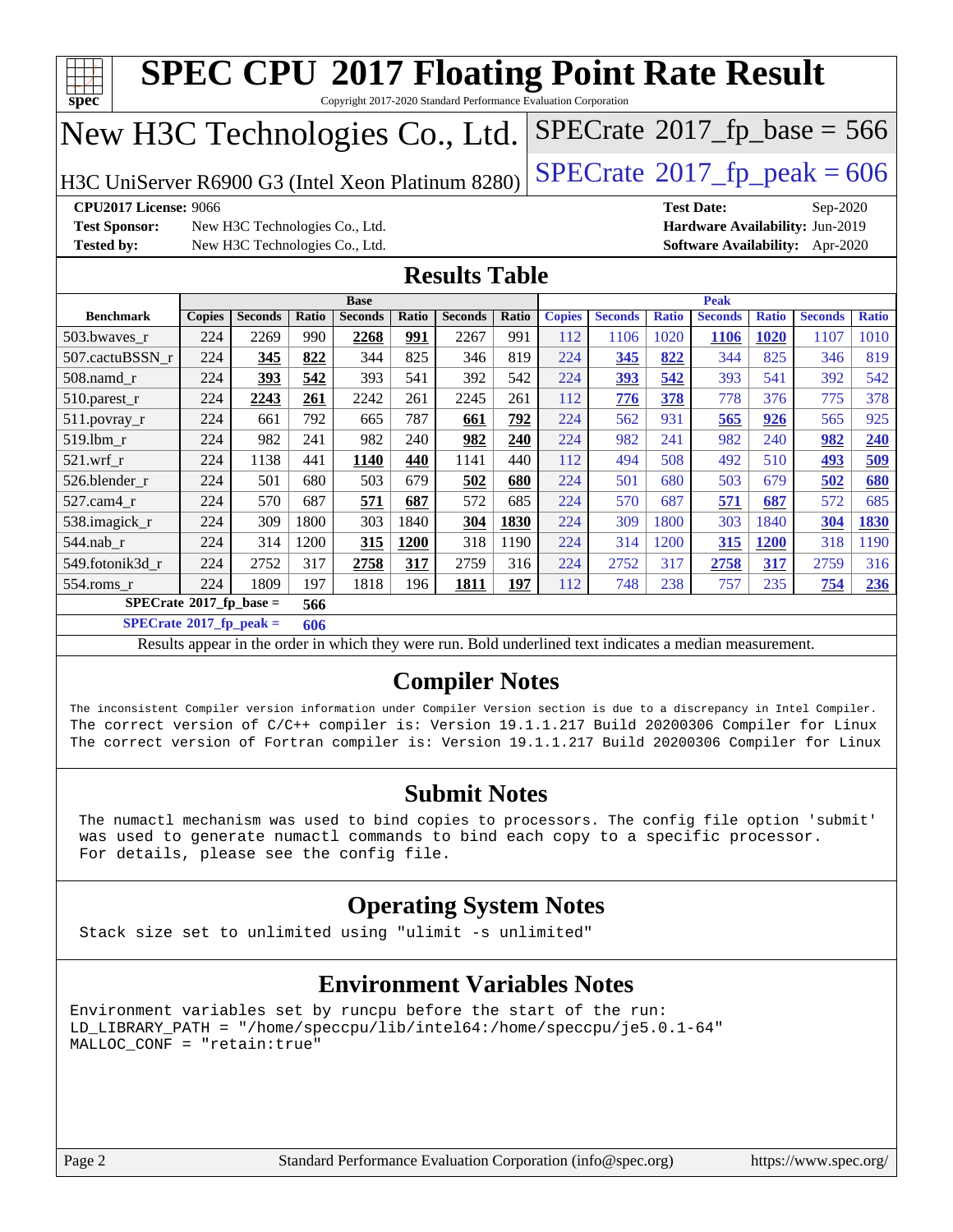| spec <sup>®</sup>                    | <b>SPEC CPU®2017 Floating Point Rate Result</b><br>Copyright 2017-2020 Standard Performance Evaluation Corporation                                                                                                                                                                                                                                                                                                                                                                                                                                                                                                                                                                                                                                                                                                                                                                                                                                                                                                                                                                 |                                            |                                 |  |  |  |  |
|--------------------------------------|------------------------------------------------------------------------------------------------------------------------------------------------------------------------------------------------------------------------------------------------------------------------------------------------------------------------------------------------------------------------------------------------------------------------------------------------------------------------------------------------------------------------------------------------------------------------------------------------------------------------------------------------------------------------------------------------------------------------------------------------------------------------------------------------------------------------------------------------------------------------------------------------------------------------------------------------------------------------------------------------------------------------------------------------------------------------------------|--------------------------------------------|---------------------------------|--|--|--|--|
|                                      | New H3C Technologies Co., Ltd.                                                                                                                                                                                                                                                                                                                                                                                                                                                                                                                                                                                                                                                                                                                                                                                                                                                                                                                                                                                                                                                     | $SPECrate^{\circ}2017$ _fp_base = 566      |                                 |  |  |  |  |
|                                      | H3C UniServer R6900 G3 (Intel Xeon Platinum 8280)                                                                                                                                                                                                                                                                                                                                                                                                                                                                                                                                                                                                                                                                                                                                                                                                                                                                                                                                                                                                                                  | $SPECTate$ <sup>®</sup> 2017_fp_peak = 606 |                                 |  |  |  |  |
| <b>CPU2017 License: 9066</b>         |                                                                                                                                                                                                                                                                                                                                                                                                                                                                                                                                                                                                                                                                                                                                                                                                                                                                                                                                                                                                                                                                                    | <b>Test Date:</b>                          | Sep-2020                        |  |  |  |  |
| <b>Test Sponsor:</b>                 | New H3C Technologies Co., Ltd.                                                                                                                                                                                                                                                                                                                                                                                                                                                                                                                                                                                                                                                                                                                                                                                                                                                                                                                                                                                                                                                     |                                            | Hardware Availability: Jun-2019 |  |  |  |  |
| <b>Tested by:</b>                    | New H3C Technologies Co., Ltd.                                                                                                                                                                                                                                                                                                                                                                                                                                                                                                                                                                                                                                                                                                                                                                                                                                                                                                                                                                                                                                                     |                                            | Software Availability: Apr-2020 |  |  |  |  |
| <b>General Notes</b>                 |                                                                                                                                                                                                                                                                                                                                                                                                                                                                                                                                                                                                                                                                                                                                                                                                                                                                                                                                                                                                                                                                                    |                                            |                                 |  |  |  |  |
| sync; echo 3>                        | Binaries compiled on a system with 1x Intel Core i9-7980XE CPU + 64GB RAM<br>memory using Redhat Enterprise Linux 8.0<br>NA: The test sponsor attests, as of date of publication, that CVE-2017-5754 (Meltdown)<br>is mitigated in the system as tested and documented.<br>Yes: The test sponsor attests, as of date of publication, that CVE-2017-5753 (Spectre variant 1)<br>is mitigated in the system as tested and documented.<br>Yes: The test sponsor attests, as of date of publication, that CVE-2017-5715 (Spectre variant 2)<br>is mitigated in the system as tested and documented.<br>Transparent Huge Pages enabled by default<br>Prior to runcpu invocation<br>Filesystem page cache synced and cleared with:<br>/proc/sys/vm/drop_caches<br>runcpu command invoked through numactl i.e.:<br>numactl --interleave=all runcpu <etc><br/>jemalloc, a general purpose malloc implementation<br/>built with the RedHat Enterprise 7.5, and the system compiler gcc 4.8.5<br/>sources available from jemalloc.net or https://github.com/jemalloc/jemalloc/releases</etc> |                                            |                                 |  |  |  |  |
| BIOS settings:<br>Set SNC to Enabled | <b>Platform Notes</b><br>Set IMC Interleaving to 1-way Interleave<br>Set Patrol Scrub to Disabled                                                                                                                                                                                                                                                                                                                                                                                                                                                                                                                                                                                                                                                                                                                                                                                                                                                                                                                                                                                  |                                            |                                 |  |  |  |  |
|                                      | Sysinfo program /home/speccpu/bin/sysinfo<br>Rev: r6365 of 2019-08-21 295195f888a3d7edble6e46a485a0011<br>running on localhost.localdomain Fri Sep 25 20:13:05 2020                                                                                                                                                                                                                                                                                                                                                                                                                                                                                                                                                                                                                                                                                                                                                                                                                                                                                                                |                                            |                                 |  |  |  |  |
|                                      | SUT (System Under Test) info as seen by some common utilities.<br>For more information on this section, see<br>https://www.spec.org/cpu2017/Docs/config.html#sysinfo                                                                                                                                                                                                                                                                                                                                                                                                                                                                                                                                                                                                                                                                                                                                                                                                                                                                                                               |                                            |                                 |  |  |  |  |
| From /proc/cpuinfo                   | model name : Intel(R) Xeon(R) Platinum 8280 CPU @ 2.70GHz<br>4 "physical id"s (chips)<br>224 "processors"<br>cores, siblings (Caution: counting these is hw and system dependent. The following<br>excerpts from /proc/cpuinfo might not be reliable. Use with caution.)<br>cpu cores : 28<br>siblings : 56                                                                                                                                                                                                                                                                                                                                                                                                                                                                                                                                                                                                                                                                                                                                                                        |                                            |                                 |  |  |  |  |
| 28 29 30                             | physical 0: cores 0 1 2 3 4 5 6 8 9 10 11 12 13 14 16 17 18 19 20 21 22 24 25 26 27<br>physical 1: cores 0 1 2 3 4 5 6 8 9 10 11 12 13 14 16 17 18 19 20 21 22 24 25 26 27                                                                                                                                                                                                                                                                                                                                                                                                                                                                                                                                                                                                                                                                                                                                                                                                                                                                                                         |                                            |                                 |  |  |  |  |
| 28 29 30                             | physical 2: cores 0 1 2 3 4 5 6 8 9 10 11 12 13 14 16 17 18 19 20 21 22 24 25 26 27                                                                                                                                                                                                                                                                                                                                                                                                                                                                                                                                                                                                                                                                                                                                                                                                                                                                                                                                                                                                |                                            |                                 |  |  |  |  |
|                                      |                                                                                                                                                                                                                                                                                                                                                                                                                                                                                                                                                                                                                                                                                                                                                                                                                                                                                                                                                                                                                                                                                    |                                            |                                 |  |  |  |  |
|                                      | (Continued on next page)                                                                                                                                                                                                                                                                                                                                                                                                                                                                                                                                                                                                                                                                                                                                                                                                                                                                                                                                                                                                                                                           |                                            |                                 |  |  |  |  |
| Page 3                               | Standard Performance Evaluation Corporation (info@spec.org)                                                                                                                                                                                                                                                                                                                                                                                                                                                                                                                                                                                                                                                                                                                                                                                                                                                                                                                                                                                                                        |                                            | https://www.spec.org/           |  |  |  |  |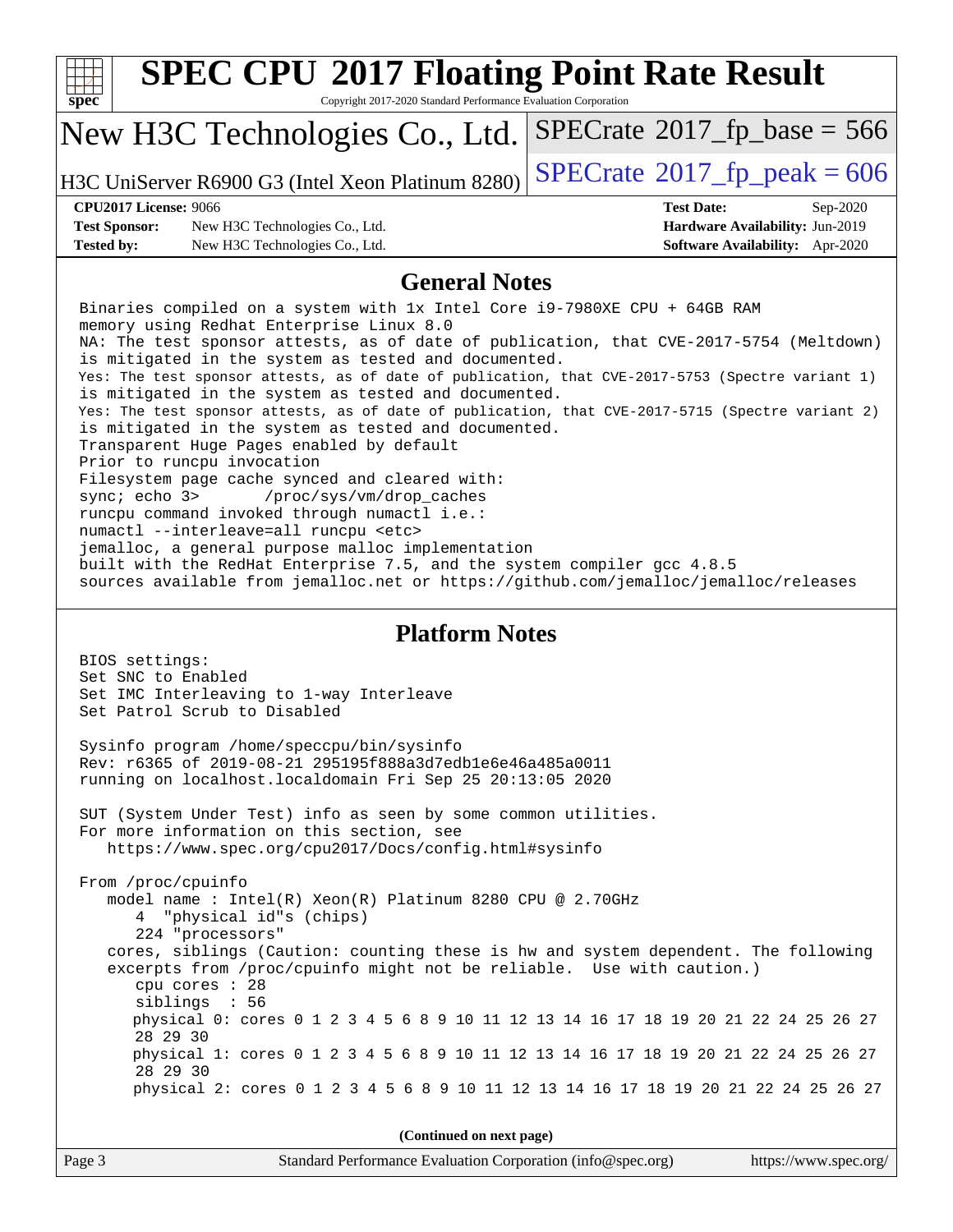| $spec^*$                                                                                                                                                                 | <b>SPEC CPU®2017 Floating Point Rate Result</b><br>Copyright 2017-2020 Standard Performance Evaluation Corporation                                                         |                                                                                                                                  |                                        |  |  |  |
|--------------------------------------------------------------------------------------------------------------------------------------------------------------------------|----------------------------------------------------------------------------------------------------------------------------------------------------------------------------|----------------------------------------------------------------------------------------------------------------------------------|----------------------------------------|--|--|--|
| New H3C Technologies Co., Ltd.                                                                                                                                           |                                                                                                                                                                            | $SPECrate^{\circ}2017$ _fp_base = 566                                                                                            |                                        |  |  |  |
| H3C UniServer R6900 G3 (Intel Xeon Platinum 8280)                                                                                                                        |                                                                                                                                                                            | $SPECTate$ <sup>®</sup> 2017_fp_peak = 606                                                                                       |                                        |  |  |  |
| <b>CPU2017 License: 9066</b>                                                                                                                                             |                                                                                                                                                                            | <b>Test Date:</b>                                                                                                                | Sep-2020                               |  |  |  |
| <b>Test Sponsor:</b><br>New H3C Technologies Co., Ltd.                                                                                                                   |                                                                                                                                                                            |                                                                                                                                  | Hardware Availability: Jun-2019        |  |  |  |
| <b>Tested by:</b><br>New H3C Technologies Co., Ltd.                                                                                                                      |                                                                                                                                                                            |                                                                                                                                  | <b>Software Availability:</b> Apr-2020 |  |  |  |
|                                                                                                                                                                          | <b>Platform Notes (Continued)</b>                                                                                                                                          |                                                                                                                                  |                                        |  |  |  |
| 28 29 30<br>physical 3: cores 0 1 2 3 4 5 6 8 9 10 11 12 13 14 16 17 18 19 20 21 22 24 25 26 27<br>28 29 30                                                              |                                                                                                                                                                            |                                                                                                                                  |                                        |  |  |  |
| From lscpu:                                                                                                                                                              |                                                                                                                                                                            |                                                                                                                                  |                                        |  |  |  |
| Architecture:                                                                                                                                                            | x86 64                                                                                                                                                                     |                                                                                                                                  |                                        |  |  |  |
| $CPU$ op-mode( $s$ ):                                                                                                                                                    | $32$ -bit, $64$ -bit                                                                                                                                                       |                                                                                                                                  |                                        |  |  |  |
| Byte Order:<br>CPU(s):                                                                                                                                                   | Little Endian<br>224                                                                                                                                                       |                                                                                                                                  |                                        |  |  |  |
| On-line CPU(s) list: $0-223$                                                                                                                                             |                                                                                                                                                                            |                                                                                                                                  |                                        |  |  |  |
| Thread(s) per core:                                                                                                                                                      | 2                                                                                                                                                                          |                                                                                                                                  |                                        |  |  |  |
| $Core(s)$ per socket:                                                                                                                                                    | 28                                                                                                                                                                         |                                                                                                                                  |                                        |  |  |  |
| Socket(s):                                                                                                                                                               | 4<br>8                                                                                                                                                                     |                                                                                                                                  |                                        |  |  |  |
| NUMA $node(s):$<br>Vendor ID:                                                                                                                                            | GenuineIntel                                                                                                                                                               |                                                                                                                                  |                                        |  |  |  |
| CPU family:                                                                                                                                                              | 6                                                                                                                                                                          |                                                                                                                                  |                                        |  |  |  |
| Model:                                                                                                                                                                   | 85                                                                                                                                                                         |                                                                                                                                  |                                        |  |  |  |
| Model name:                                                                                                                                                              | $Intel(R) Xeon(R) Platinum 8280 CPU @ 2.70GHz$                                                                                                                             |                                                                                                                                  |                                        |  |  |  |
| Stepping:                                                                                                                                                                | 7                                                                                                                                                                          |                                                                                                                                  |                                        |  |  |  |
| CPU MHz:<br>$CPU$ max $MHz:$                                                                                                                                             | 3785.235<br>4000.0000                                                                                                                                                      |                                                                                                                                  |                                        |  |  |  |
| CPU min MHz:                                                                                                                                                             | 1000.0000                                                                                                                                                                  |                                                                                                                                  |                                        |  |  |  |
| BogoMIPS:                                                                                                                                                                | 5400.00                                                                                                                                                                    |                                                                                                                                  |                                        |  |  |  |
| Virtualization:                                                                                                                                                          | $VT - x$                                                                                                                                                                   |                                                                                                                                  |                                        |  |  |  |
| L1d cache:                                                                                                                                                               | 32K                                                                                                                                                                        |                                                                                                                                  |                                        |  |  |  |
| Lli cache:                                                                                                                                                               | 32K                                                                                                                                                                        |                                                                                                                                  |                                        |  |  |  |
| L2 cache:<br>L3 cache:                                                                                                                                                   | 1024K<br>39424K                                                                                                                                                            |                                                                                                                                  |                                        |  |  |  |
| NUMA node0 CPU(s):                                                                                                                                                       |                                                                                                                                                                            | 0-3, 7-9, 14-17, 21-23, 112-115, 119-121, 126-129, 133-135                                                                       |                                        |  |  |  |
| NUMA node1 CPU(s):                                                                                                                                                       |                                                                                                                                                                            | 4-6, 10-13, 18-20, 24-27, 116-118, 122-125, 130-132, 136-139                                                                     |                                        |  |  |  |
| NUMA node2 CPU(s):                                                                                                                                                       |                                                                                                                                                                            | 28-31, 35-37, 42-45, 49-51, 140-143, 147-149, 154-157, 161-163                                                                   |                                        |  |  |  |
| NUMA node3 CPU(s):                                                                                                                                                       |                                                                                                                                                                            | 32-34, 38-41, 46-48, 52-55, 144-146, 150-153, 158-160, 164-167                                                                   |                                        |  |  |  |
| NUMA $node4$ $CPU(s):$<br>NUMA $node5$ CPU $(s)$ :                                                                                                                       |                                                                                                                                                                            | 56-59, 63-65, 70-73, 77-79, 168-171, 175-177, 182-185, 189-191<br>60-62, 66-69, 74-76, 80-83, 172-174, 178-181, 186-188, 192-195 |                                        |  |  |  |
| NUMA node6 CPU(s):                                                                                                                                                       |                                                                                                                                                                            | 84-87, 91-93, 98-101, 105-107, 196-199, 203-205, 210-213, 217-219                                                                |                                        |  |  |  |
| NUMA node7 CPU(s):                                                                                                                                                       |                                                                                                                                                                            | 88-90, 94-97, 102-104, 108-111, 200-202, 206-209, 214-216, 220-223                                                               |                                        |  |  |  |
| Flags:                                                                                                                                                                   | fpu vme de pse tsc msr pae mce cx8 apic sep mtrr pge mca cmov                                                                                                              |                                                                                                                                  |                                        |  |  |  |
|                                                                                                                                                                          | pat pse36 clflush dts acpi mmx fxsr sse sse2 ss ht tm pbe syscall nx pdpelgb rdtscp<br>lm constant_tsc art arch_perfmon pebs bts rep_good nopl xtopology nonstop_tsc cpuid |                                                                                                                                  |                                        |  |  |  |
|                                                                                                                                                                          |                                                                                                                                                                            |                                                                                                                                  |                                        |  |  |  |
| aperfmperf pni pclmulqdq dtes64 monitor ds_cpl vmx smx est tm2 ssse3 sdbg fma cx16<br>xtpr pdcm pcid dca sse4_1 sse4_2 x2apic movbe popcnt tsc_deadline_timer aes xsave  |                                                                                                                                                                            |                                                                                                                                  |                                        |  |  |  |
| avx f16c rdrand lahf_lm abm 3dnowprefetch cpuid_fault epb cat_13 cdp_13                                                                                                  |                                                                                                                                                                            |                                                                                                                                  |                                        |  |  |  |
| invpcid_single intel_ppin ssbd mba ibrs ibpb stibp ibrs_enhanced tpr_shadow vnmi                                                                                         |                                                                                                                                                                            |                                                                                                                                  |                                        |  |  |  |
| flexpriority ept vpid fsgsbase tsc_adjust bmil hle avx2 smep bmi2 erms invpcid rtm                                                                                       |                                                                                                                                                                            |                                                                                                                                  |                                        |  |  |  |
| cqm mpx rdt_a avx512f avx512dq rdseed adx smap clflushopt clwb intel_pt avx512cd<br>avx512bw avx512vl xsaveopt xsavec xgetbvl xsaves cqm_llc cqm_occup_llc cqm_mbm_total |                                                                                                                                                                            |                                                                                                                                  |                                        |  |  |  |
|                                                                                                                                                                          | cqm_mbm_local dtherm ida arat pln pts pku ospke avx512_vnni md_clear flush_l1d                                                                                             |                                                                                                                                  |                                        |  |  |  |
| (Continued on next page)                                                                                                                                                 |                                                                                                                                                                            |                                                                                                                                  |                                        |  |  |  |
| Standard Performance Evaluation Corporation (info@spec.org)<br>https://www.spec.org/<br>Page 4                                                                           |                                                                                                                                                                            |                                                                                                                                  |                                        |  |  |  |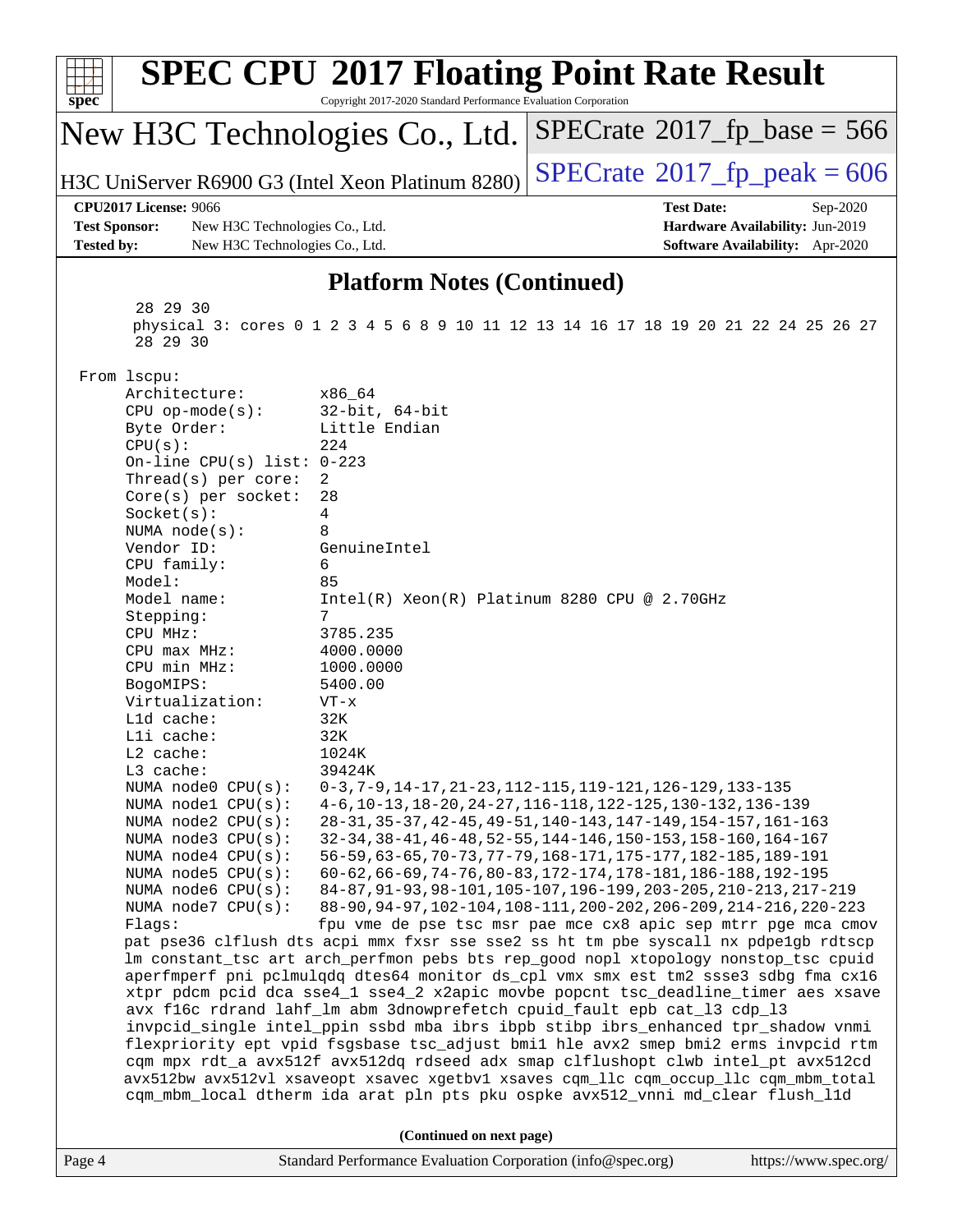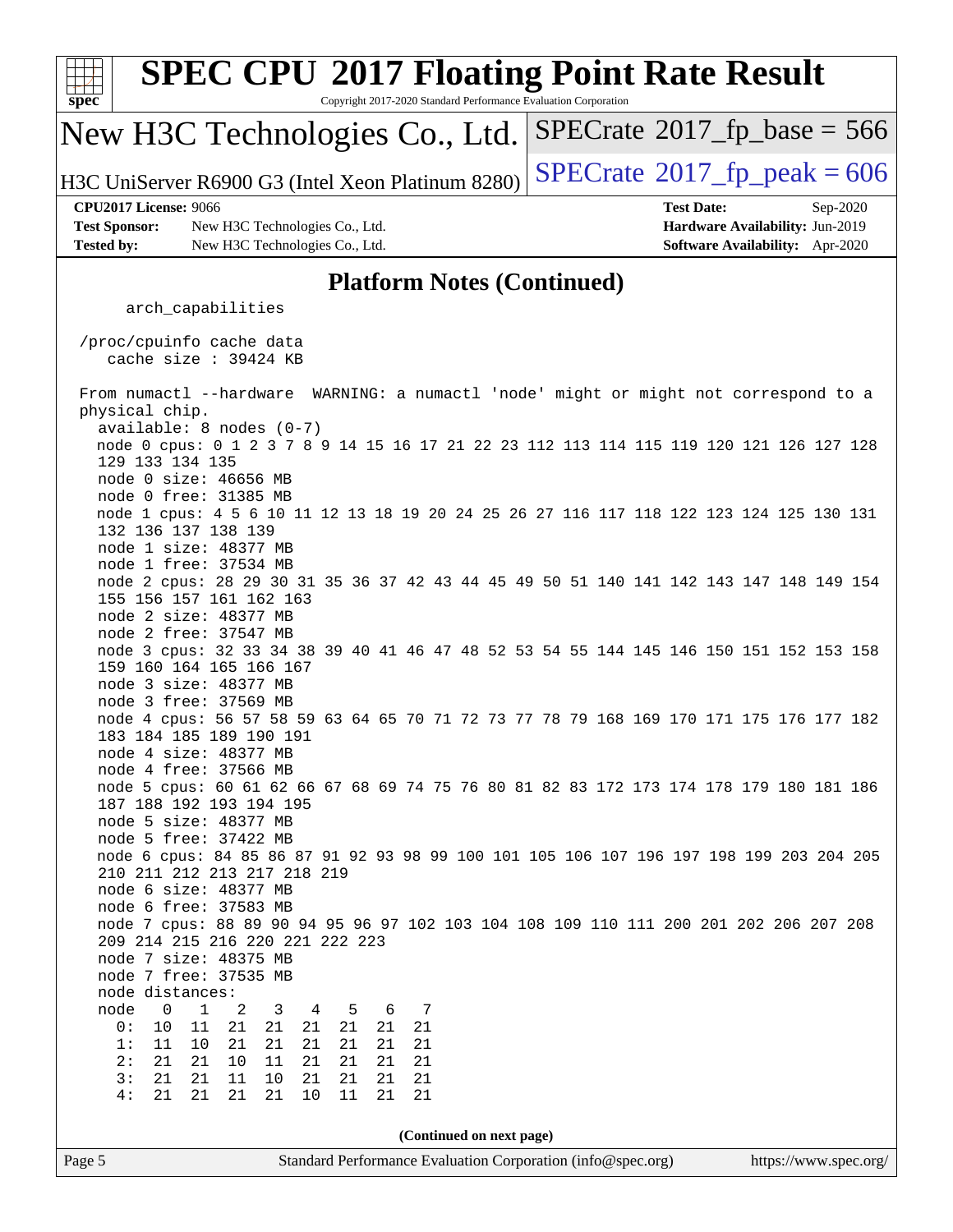| <b>SPEC CPU®2017 Floating Point Rate Result</b><br>Copyright 2017-2020 Standard Performance Evaluation Corporation<br>$spec^*$                                                                                    |                                                                                                            |  |  |  |  |  |  |
|-------------------------------------------------------------------------------------------------------------------------------------------------------------------------------------------------------------------|------------------------------------------------------------------------------------------------------------|--|--|--|--|--|--|
| New H3C Technologies Co., Ltd.                                                                                                                                                                                    | $SPECrate$ <sup>®</sup> 2017_fp_base = 566                                                                 |  |  |  |  |  |  |
| H3C UniServer R6900 G3 (Intel Xeon Platinum 8280)                                                                                                                                                                 | $SPECTate^{\circ}2017$ _fp_peak = 606                                                                      |  |  |  |  |  |  |
| <b>CPU2017 License: 9066</b><br><b>Test Sponsor:</b><br>New H3C Technologies Co., Ltd.<br><b>Tested by:</b><br>New H3C Technologies Co., Ltd.                                                                     | <b>Test Date:</b><br>Sep-2020<br>Hardware Availability: Jun-2019<br><b>Software Availability:</b> Apr-2020 |  |  |  |  |  |  |
| <b>Platform Notes (Continued)</b>                                                                                                                                                                                 |                                                                                                            |  |  |  |  |  |  |
| 5:<br>21<br>11<br>10<br>21<br>21<br>21<br>21<br>21                                                                                                                                                                |                                                                                                            |  |  |  |  |  |  |
| 6:<br>21<br>21<br>21<br>21<br>21<br>11<br>21<br>10<br>7:<br>21<br>21<br>21<br>21<br>21<br>21<br>11<br>10                                                                                                          |                                                                                                            |  |  |  |  |  |  |
| From /proc/meminfo<br>MemTotal:<br>394545852 kB<br>HugePages_Total:<br>0<br>Hugepagesize:<br>2048 kB                                                                                                              |                                                                                                            |  |  |  |  |  |  |
| From /etc/*release* /etc/*version*<br>os-release:<br>NAME="Red Hat Enterprise Linux"<br>VERSION="8.2 (Ootpa)"                                                                                                     |                                                                                                            |  |  |  |  |  |  |
| ID="rhel"<br>ID_LIKE="fedora"<br>VERSION_ID="8.2"<br>PLATFORM_ID="platform:el8"<br>PRETTY_NAME="Red Hat Enterprise Linux 8.2 (Ootpa)"                                                                             |                                                                                                            |  |  |  |  |  |  |
| ANSI_COLOR="0;31"<br>redhat-release: Red Hat Enterprise Linux release 8.2 (Ootpa)<br>system-release: Red Hat Enterprise Linux release 8.2 (Ootpa)<br>system-release-cpe: cpe:/o:redhat:enterprise_linux:8.2:ga    |                                                                                                            |  |  |  |  |  |  |
| uname $-a$ :<br>Linux localhost.localdomain 4.18.0-193.el8.x86_64 #1 SMP Fri Mar 27 14:35:58 UTC 2020<br>x86_64 x86_64 x86_64 GNU/Linux                                                                           |                                                                                                            |  |  |  |  |  |  |
| Kernel self-reported vulnerability status:                                                                                                                                                                        |                                                                                                            |  |  |  |  |  |  |
| itlb multihit:<br>CVE-2018-3620 (L1 Terminal Fault):<br>Microarchitectural Data Sampling:<br>CVE-2017-5754 (Meltdown):<br>CVE-2018-3639 (Speculative Store Bypass): Mitigation: Speculative Store Bypass disabled | KVM: Mitigation: Split huge pages<br>Not affected<br>Not affected<br>Not affected<br>via prctl and seccomp |  |  |  |  |  |  |
| CVE-2017-5753 (Spectre variant 1):                                                                                                                                                                                | Mitigation: usercopy/swapgs barriers and __user                                                            |  |  |  |  |  |  |
| $CVE-2017-5715$ (Spectre variant 2):                                                                                                                                                                              | pointer sanitization<br>Mitigation: Enhanced IBRS, IBPB: conditional,<br>RSB filling                       |  |  |  |  |  |  |
| tsx_async_abort:                                                                                                                                                                                                  | Mitigation: Clear CPU buffers; SMT vulnerable                                                              |  |  |  |  |  |  |
| run-level 3 Sep 25 11:39                                                                                                                                                                                          |                                                                                                            |  |  |  |  |  |  |
| SPEC is set to: /home/speccpu<br>Filesystem<br>Size Used Avail Use% Mounted on<br>Type<br>/dev/mapper/rhel-home xfs<br>839G 135G 705G 16% / home                                                                  |                                                                                                            |  |  |  |  |  |  |
| (Continued on next page)                                                                                                                                                                                          |                                                                                                            |  |  |  |  |  |  |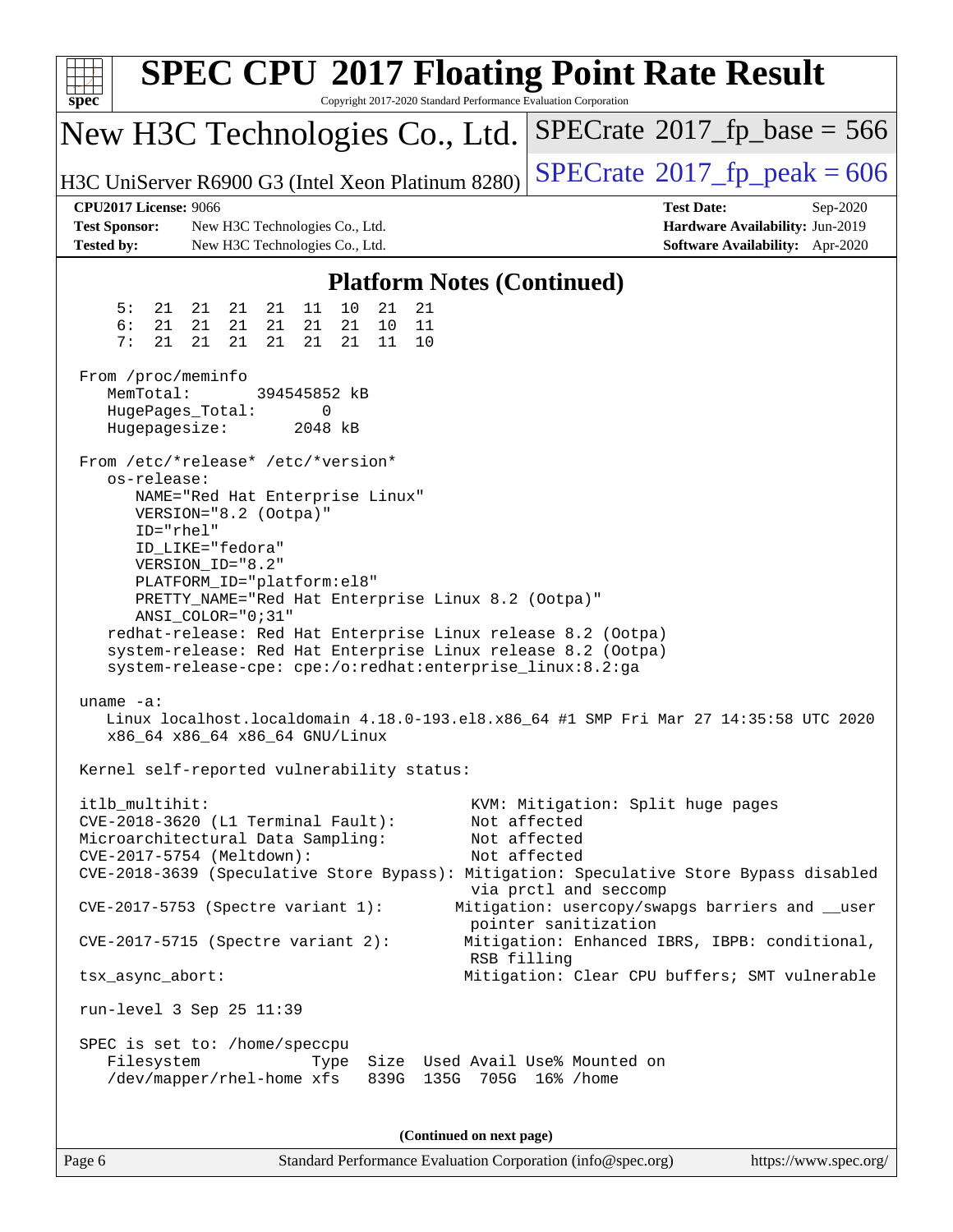

Copyright 2017-2020 Standard Performance Evaluation Corporation

### New H3C Technologies Co., Ltd.

H3C UniServer R6900 G3 (Intel Xeon Platinum 8280)  $\left|$  [SPECrate](http://www.spec.org/auto/cpu2017/Docs/result-fields.html#SPECrate2017fppeak)®[2017\\_fp\\_peak = 6](http://www.spec.org/auto/cpu2017/Docs/result-fields.html#SPECrate2017fppeak)06

 $SPECTate$ <sup>®</sup>[2017\\_fp\\_base =](http://www.spec.org/auto/cpu2017/Docs/result-fields.html#SPECrate2017fpbase) 566

### **[CPU2017 License:](http://www.spec.org/auto/cpu2017/Docs/result-fields.html#CPU2017License)** 9066 **[Test Date:](http://www.spec.org/auto/cpu2017/Docs/result-fields.html#TestDate)** Sep-2020

**[Test Sponsor:](http://www.spec.org/auto/cpu2017/Docs/result-fields.html#TestSponsor)** New H3C Technologies Co., Ltd. **[Hardware Availability:](http://www.spec.org/auto/cpu2017/Docs/result-fields.html#HardwareAvailability)** Jun-2019 **[Tested by:](http://www.spec.org/auto/cpu2017/Docs/result-fields.html#Testedby)** New H3C Technologies Co., Ltd. **[Software Availability:](http://www.spec.org/auto/cpu2017/Docs/result-fields.html#SoftwareAvailability)** Apr-2020

### **[Platform Notes \(Continued\)](http://www.spec.org/auto/cpu2017/Docs/result-fields.html#PlatformNotes)**

 From /sys/devices/virtual/dmi/id BIOS: American Megatrends Inc. 2.00.33 08/22/2019 Vendor: New H3C Technologies Co., Ltd. Product: H3C UniServer R6900 G3 Product Family: Rack Serial: 210235A3T0H204000004

 Additional information from dmidecode follows. WARNING: Use caution when you interpret this section. The 'dmidecode' program reads system data which is "intended to allow hardware to be accurately determined", but the intent may not be met, as there are frequent changes to hardware, firmware, and the "DMTF SMBIOS" standard. Memory: 24x Micron 18ASF2G72PDZ-2G9E1 16 GB 2 rank 2933

24x NO DIMM NO DIMM

(End of data from sysinfo program)

### **[Compiler Version Notes](http://www.spec.org/auto/cpu2017/Docs/result-fields.html#CompilerVersionNotes)**

============================================================================== C | 519.1bm r(base, peak) 538.imagick r(base, peak) | 544.nab\_r(base, peak) ------------------------------------------------------------------------------ Intel(R) C Compiler for applications running on Intel(R) 64, Version 2021.1 NextGen Build 20200304 Copyright (C) 1985-2020 Intel Corporation. All rights reserved. ------------------------------------------------------------------------------ ==============================================================================  $C++$  | 508.namd\_r(base, peak) 510.parest\_r(base, peak) ------------------------------------------------------------------------------ Intel(R) C++ Compiler for applications running on Intel(R) 64, Version 2021.1 NextGen Build 20200304 Copyright (C) 1985-2020 Intel Corporation. All rights reserved. ------------------------------------------------------------------------------ ============================================================================== C++, C  $| 511.povray_r(base) 526.blender_r(base, peak)$ ------------------------------------------------------------------------------ Intel(R) C++ Compiler for applications running on Intel(R) 64, Version 2021.1 NextGen Build 20200304 Copyright (C) 1985-2020 Intel Corporation. All rights reserved. Intel(R) C Compiler for applications running on Intel(R) 64, Version 2021.1 NextGen Build 20200304 Copyright (C) 1985-2020 Intel Corporation. All rights reserved. ------------------------------------------------------------------------------ **(Continued on next page)**

Page 7 Standard Performance Evaluation Corporation [\(info@spec.org\)](mailto:info@spec.org) <https://www.spec.org/>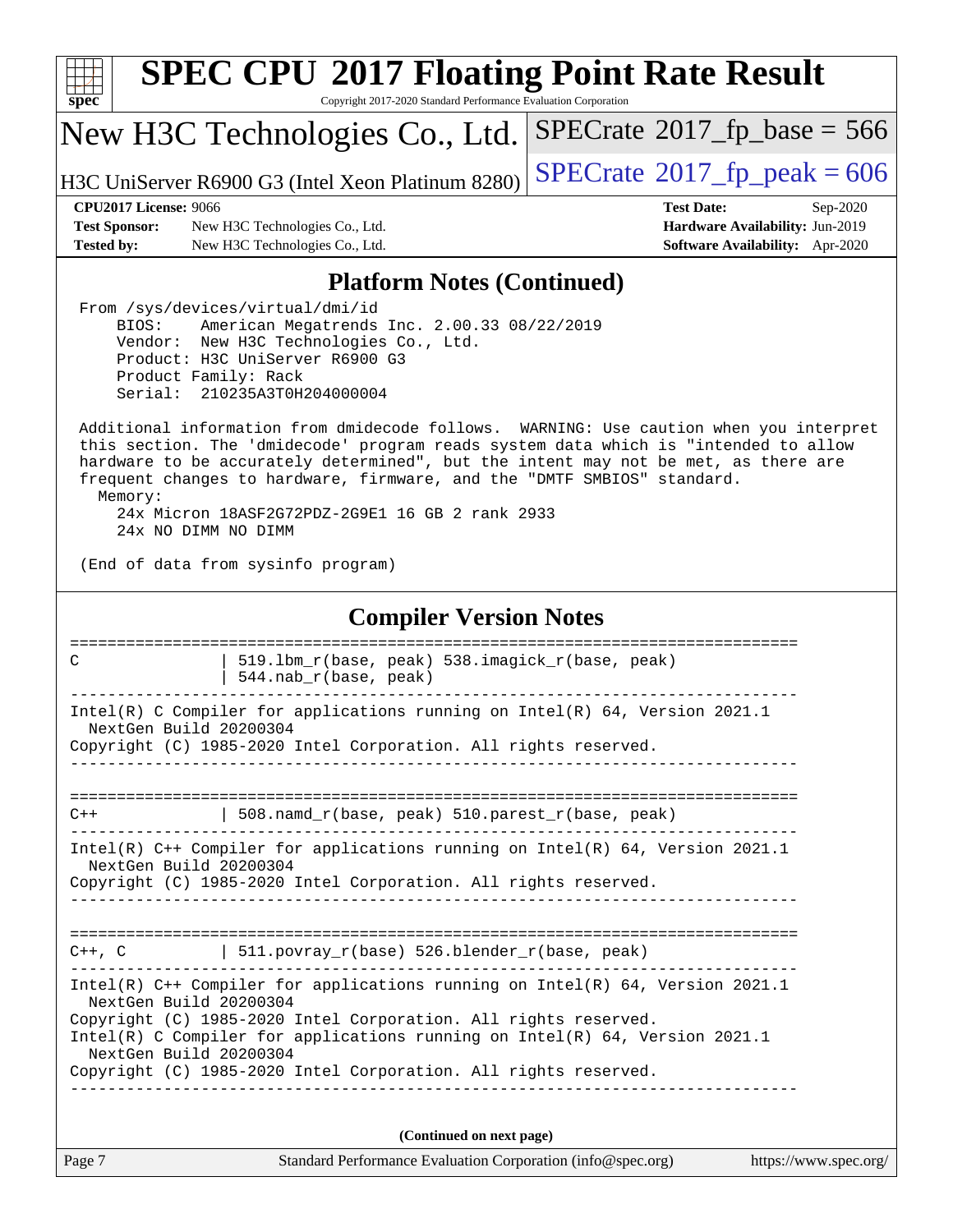

Copyright 2017-2020 Standard Performance Evaluation Corporation

## New H3C Technologies Co., Ltd.

H3C UniServer R6900 G3 (Intel Xeon Platinum 8280) [SPECrate](http://www.spec.org/auto/cpu2017/Docs/result-fields.html#SPECrate2017fppeak)<sup>®</sup>[2017\\_fp\\_peak = 6](http://www.spec.org/auto/cpu2017/Docs/result-fields.html#SPECrate2017fppeak)06

 $SPECTate$ <sup>®</sup>[2017\\_fp\\_base =](http://www.spec.org/auto/cpu2017/Docs/result-fields.html#SPECrate2017fpbase) 566

**[Test Sponsor:](http://www.spec.org/auto/cpu2017/Docs/result-fields.html#TestSponsor)** New H3C Technologies Co., Ltd. **[Hardware Availability:](http://www.spec.org/auto/cpu2017/Docs/result-fields.html#HardwareAvailability)** Jun-2019 **[Tested by:](http://www.spec.org/auto/cpu2017/Docs/result-fields.html#Testedby)** New H3C Technologies Co., Ltd. **[Software Availability:](http://www.spec.org/auto/cpu2017/Docs/result-fields.html#SoftwareAvailability)** Apr-2020

**[CPU2017 License:](http://www.spec.org/auto/cpu2017/Docs/result-fields.html#CPU2017License)** 9066 **[Test Date:](http://www.spec.org/auto/cpu2017/Docs/result-fields.html#TestDate)** Sep-2020

### **[Compiler Version Notes \(Continued\)](http://www.spec.org/auto/cpu2017/Docs/result-fields.html#CompilerVersionNotes)**

| $C++$ , $C$   511.povray_r(peak)                                                                                                                                                                                                                                                                                                                                                                                                                                                                                                                      |  |  |  |  |  |
|-------------------------------------------------------------------------------------------------------------------------------------------------------------------------------------------------------------------------------------------------------------------------------------------------------------------------------------------------------------------------------------------------------------------------------------------------------------------------------------------------------------------------------------------------------|--|--|--|--|--|
| Intel(R) $C++$ Intel(R) 64 Compiler for applications running on Intel(R) 64,<br>Version 19.1.1.217 Build 20200306<br>Copyright (C) 1985-2020 Intel Corporation. All rights reserved.<br>Intel(R) C Intel(R) 64 Compiler for applications running on Intel(R) 64,<br>Version 19.1.1.217 Build 20200306<br>Copyright (C) 1985-2020 Intel Corporation. All rights reserved.<br>-------------------------                                                                                                                                                 |  |  |  |  |  |
| $C++$ , C $\qquad$   511.povray_r(base) 526.blender_r(base, peak)                                                                                                                                                                                                                                                                                                                                                                                                                                                                                     |  |  |  |  |  |
| Intel(R) C++ Compiler for applications running on Intel(R) 64, Version 2021.1<br>NextGen Build 20200304<br>Copyright (C) 1985-2020 Intel Corporation. All rights reserved.<br>Intel(R) C Compiler for applications running on $Intel(R) 64$ , Version 2021.1<br>NextGen Build 20200304                                                                                                                                                                                                                                                                |  |  |  |  |  |
| Copyright (C) 1985-2020 Intel Corporation. All rights reserved.<br>______________________________                                                                                                                                                                                                                                                                                                                                                                                                                                                     |  |  |  |  |  |
| $C++$ , C $\qquad \qquad \vert$ 511.povray_r(peak)                                                                                                                                                                                                                                                                                                                                                                                                                                                                                                    |  |  |  |  |  |
| Intel(R) $C++$ Intel(R) 64 Compiler for applications running on Intel(R) 64,<br>Version 19.1.1.217 Build 20200306<br>Copyright (C) 1985-2020 Intel Corporation. All rights reserved.<br>Intel(R) C Intel(R) 64 Compiler for applications running on Intel(R) 64,<br>Version 19.1.1.217 Build 20200306<br>Copyright (C) 1985-2020 Intel Corporation. All rights reserved.                                                                                                                                                                              |  |  |  |  |  |
| $C++$ , C, Fortran   507.cactuBSSN_r(base, peak)                                                                                                                                                                                                                                                                                                                                                                                                                                                                                                      |  |  |  |  |  |
| Intel(R) C++ Compiler for applications running on Intel(R) $64$ , Version 2021.1<br>NextGen Build 20200304<br>Copyright (C) 1985-2020 Intel Corporation. All rights reserved.<br>Intel(R) C Compiler for applications running on Intel(R) 64, Version 2021.1<br>NextGen Build 20200304<br>Copyright (C) 1985-2020 Intel Corporation. All rights reserved.<br>$Intel(R)$ Fortran Intel(R) 64 Compiler for applications running on Intel(R)<br>64, Version 19.1.1.217 Build 20200306<br>Copyright (C) 1985-2020 Intel Corporation. All rights reserved. |  |  |  |  |  |
| (Continued on next page)                                                                                                                                                                                                                                                                                                                                                                                                                                                                                                                              |  |  |  |  |  |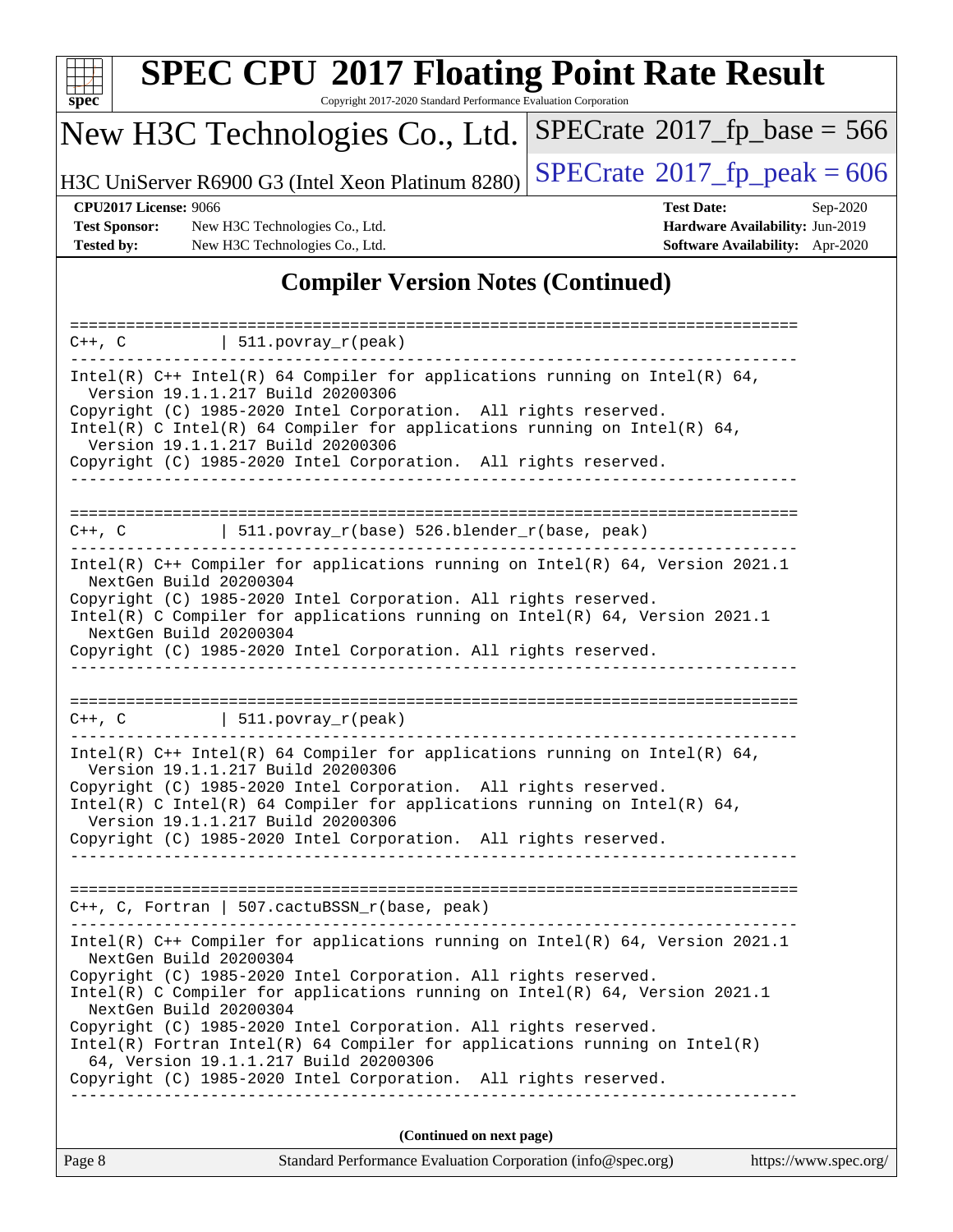| $spec^*$                                                                                                                                                                                                                                                                                                                                                                                               | <b>SPEC CPU®2017 Floating Point Rate Result</b><br>Copyright 2017-2020 Standard Performance Evaluation Corporation |  |  |  |  |
|--------------------------------------------------------------------------------------------------------------------------------------------------------------------------------------------------------------------------------------------------------------------------------------------------------------------------------------------------------------------------------------------------------|--------------------------------------------------------------------------------------------------------------------|--|--|--|--|
| New H3C Technologies Co., Ltd.                                                                                                                                                                                                                                                                                                                                                                         | $SPECrate$ <sup>®</sup> 2017_fp_base = 566                                                                         |  |  |  |  |
| H3C UniServer R6900 G3 (Intel Xeon Platinum 8280)                                                                                                                                                                                                                                                                                                                                                      | $SPECTate^{\circ}2017$ _fp_peak = 606                                                                              |  |  |  |  |
| <b>CPU2017 License: 9066</b><br><b>Test Sponsor:</b><br>New H3C Technologies Co., Ltd.<br><b>Tested by:</b><br>New H3C Technologies Co., Ltd.                                                                                                                                                                                                                                                          | <b>Test Date:</b><br>Sep-2020<br>Hardware Availability: Jun-2019<br>Software Availability: Apr-2020                |  |  |  |  |
| <b>Compiler Version Notes (Continued)</b>                                                                                                                                                                                                                                                                                                                                                              |                                                                                                                    |  |  |  |  |
| Fortran<br>554.roms_r(base, peak)                                                                                                                                                                                                                                                                                                                                                                      | 503.bwaves_r(base, peak) 549.fotonik3d_r(base, peak)                                                               |  |  |  |  |
| $Intel(R)$ Fortran Intel(R) 64 Compiler for applications running on Intel(R)<br>64, Version 19.1.1.217 Build 20200306<br>Copyright (C) 1985-2020 Intel Corporation. All rights reserved.                                                                                                                                                                                                               |                                                                                                                    |  |  |  |  |
| $521.wrf_r(base) 527.cam4_r(base, peak)$<br>Fortran, C                                                                                                                                                                                                                                                                                                                                                 |                                                                                                                    |  |  |  |  |
| $Intel(R)$ Fortran Intel(R) 64 Compiler for applications running on Intel(R)<br>64, Version 19.1.1.217 Build 20200306<br>Copyright (C) 1985-2020 Intel Corporation. All rights reserved.<br>Intel(R) C Compiler for applications running on Intel(R) 64, Version 2021.1<br>NextGen Build 20200304<br>Copyright (C) 1985-2020 Intel Corporation. All rights reserved.                                   |                                                                                                                    |  |  |  |  |
| 521.wrf_r(peak)<br>Fortran, C                                                                                                                                                                                                                                                                                                                                                                          |                                                                                                                    |  |  |  |  |
| $Intel(R)$ Fortran Intel(R) 64 Compiler for applications running on Intel(R)<br>64, Version 19.1.1.217 Build 20200306<br>Copyright (C) 1985-2020 Intel Corporation. All rights reserved.<br>Intel(R) C Intel(R) 64 Compiler for applications running on Intel(R) 64,<br>Version 19.1.1.217 Build 20200306<br>Copyright (C) 1985-2020 Intel Corporation. All rights reserved.                           |                                                                                                                    |  |  |  |  |
| Fortran, C $\vert$ 521.wrf_r(base) 527.cam4_r(base, peak)                                                                                                                                                                                                                                                                                                                                              |                                                                                                                    |  |  |  |  |
| ___________________________<br>$Intel(R)$ Fortran Intel(R) 64 Compiler for applications running on Intel(R)<br>64, Version 19.1.1.217 Build 20200306<br>Copyright (C) 1985-2020 Intel Corporation. All rights reserved.<br>Intel(R) C Compiler for applications running on $Intel(R) 64$ , Version 2021.1<br>NextGen Build 20200304<br>Copyright (C) 1985-2020 Intel Corporation. All rights reserved. | -----------------------                                                                                            |  |  |  |  |
| Fortran, $C$   521.wrf_r(peak)                                                                                                                                                                                                                                                                                                                                                                         |                                                                                                                    |  |  |  |  |
| $Intel(R)$ Fortran Intel(R) 64 Compiler for applications running on Intel(R)                                                                                                                                                                                                                                                                                                                           |                                                                                                                    |  |  |  |  |
| Page 9                                                                                                                                                                                                                                                                                                                                                                                                 | (Continued on next page)<br>https://www.spec.org/<br>Standard Performance Evaluation Corporation (info@spec.org)   |  |  |  |  |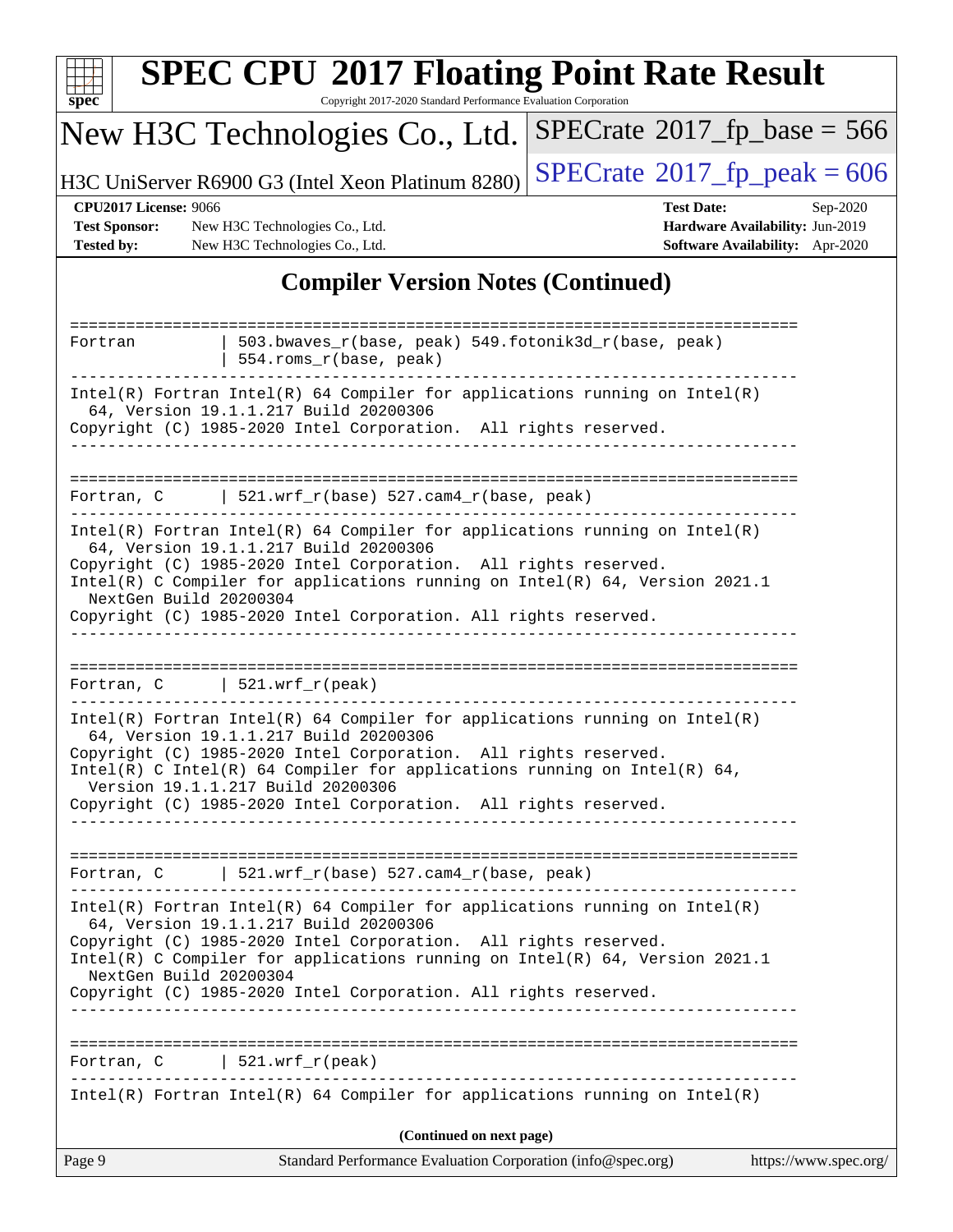

Copyright 2017-2020 Standard Performance Evaluation Corporation

### New H3C Technologies Co., Ltd.

H3C UniServer R6900 G3 (Intel Xeon Platinum 8280) [SPECrate](http://www.spec.org/auto/cpu2017/Docs/result-fields.html#SPECrate2017fppeak)®  $2017$  fp\_peak = 606

 $SPECTate$ <sup>®</sup>[2017\\_fp\\_base =](http://www.spec.org/auto/cpu2017/Docs/result-fields.html#SPECrate2017fpbase) 566

**[Test Sponsor:](http://www.spec.org/auto/cpu2017/Docs/result-fields.html#TestSponsor)** New H3C Technologies Co., Ltd. **[Hardware Availability:](http://www.spec.org/auto/cpu2017/Docs/result-fields.html#HardwareAvailability)** Jun-2019 **[Tested by:](http://www.spec.org/auto/cpu2017/Docs/result-fields.html#Testedby)** New H3C Technologies Co., Ltd. **[Software Availability:](http://www.spec.org/auto/cpu2017/Docs/result-fields.html#SoftwareAvailability)** Apr-2020

**[CPU2017 License:](http://www.spec.org/auto/cpu2017/Docs/result-fields.html#CPU2017License)** 9066 **[Test Date:](http://www.spec.org/auto/cpu2017/Docs/result-fields.html#TestDate)** Sep-2020

### **[Compiler Version Notes \(Continued\)](http://www.spec.org/auto/cpu2017/Docs/result-fields.html#CompilerVersionNotes)**

 64, Version 19.1.1.217 Build 20200306 Copyright (C) 1985-2020 Intel Corporation. All rights reserved. Intel(R) C Intel(R) 64 Compiler for applications running on Intel(R) 64, Version 19.1.1.217 Build 20200306 Copyright (C) 1985-2020 Intel Corporation. All rights reserved. ------------------------------------------------------------------------------

## **[Base Compiler Invocation](http://www.spec.org/auto/cpu2017/Docs/result-fields.html#BaseCompilerInvocation)**

[C benchmarks](http://www.spec.org/auto/cpu2017/Docs/result-fields.html#Cbenchmarks): [icc](http://www.spec.org/cpu2017/results/res2020q4/cpu2017-20201014-24210.flags.html#user_CCbase_intel_icc_66fc1ee009f7361af1fbd72ca7dcefbb700085f36577c54f309893dd4ec40d12360134090235512931783d35fd58c0460139e722d5067c5574d8eaf2b3e37e92)

[C++ benchmarks:](http://www.spec.org/auto/cpu2017/Docs/result-fields.html#CXXbenchmarks) [icpc](http://www.spec.org/cpu2017/results/res2020q4/cpu2017-20201014-24210.flags.html#user_CXXbase_intel_icpc_c510b6838c7f56d33e37e94d029a35b4a7bccf4766a728ee175e80a419847e808290a9b78be685c44ab727ea267ec2f070ec5dc83b407c0218cded6866a35d07)

[Fortran benchmarks](http://www.spec.org/auto/cpu2017/Docs/result-fields.html#Fortranbenchmarks): [ifort](http://www.spec.org/cpu2017/results/res2020q4/cpu2017-20201014-24210.flags.html#user_FCbase_intel_ifort_8111460550e3ca792625aed983ce982f94888b8b503583aa7ba2b8303487b4d8a21a13e7191a45c5fd58ff318f48f9492884d4413fa793fd88dd292cad7027ca)

[Benchmarks using both Fortran and C](http://www.spec.org/auto/cpu2017/Docs/result-fields.html#BenchmarksusingbothFortranandC): [ifort](http://www.spec.org/cpu2017/results/res2020q4/cpu2017-20201014-24210.flags.html#user_CC_FCbase_intel_ifort_8111460550e3ca792625aed983ce982f94888b8b503583aa7ba2b8303487b4d8a21a13e7191a45c5fd58ff318f48f9492884d4413fa793fd88dd292cad7027ca) [icc](http://www.spec.org/cpu2017/results/res2020q4/cpu2017-20201014-24210.flags.html#user_CC_FCbase_intel_icc_66fc1ee009f7361af1fbd72ca7dcefbb700085f36577c54f309893dd4ec40d12360134090235512931783d35fd58c0460139e722d5067c5574d8eaf2b3e37e92)

[Benchmarks using both C and C++](http://www.spec.org/auto/cpu2017/Docs/result-fields.html#BenchmarksusingbothCandCXX): [icpc](http://www.spec.org/cpu2017/results/res2020q4/cpu2017-20201014-24210.flags.html#user_CC_CXXbase_intel_icpc_c510b6838c7f56d33e37e94d029a35b4a7bccf4766a728ee175e80a419847e808290a9b78be685c44ab727ea267ec2f070ec5dc83b407c0218cded6866a35d07) [icc](http://www.spec.org/cpu2017/results/res2020q4/cpu2017-20201014-24210.flags.html#user_CC_CXXbase_intel_icc_66fc1ee009f7361af1fbd72ca7dcefbb700085f36577c54f309893dd4ec40d12360134090235512931783d35fd58c0460139e722d5067c5574d8eaf2b3e37e92)

[Benchmarks using Fortran, C, and C++:](http://www.spec.org/auto/cpu2017/Docs/result-fields.html#BenchmarksusingFortranCandCXX) [icpc](http://www.spec.org/cpu2017/results/res2020q4/cpu2017-20201014-24210.flags.html#user_CC_CXX_FCbase_intel_icpc_c510b6838c7f56d33e37e94d029a35b4a7bccf4766a728ee175e80a419847e808290a9b78be685c44ab727ea267ec2f070ec5dc83b407c0218cded6866a35d07) [icc](http://www.spec.org/cpu2017/results/res2020q4/cpu2017-20201014-24210.flags.html#user_CC_CXX_FCbase_intel_icc_66fc1ee009f7361af1fbd72ca7dcefbb700085f36577c54f309893dd4ec40d12360134090235512931783d35fd58c0460139e722d5067c5574d8eaf2b3e37e92) [ifort](http://www.spec.org/cpu2017/results/res2020q4/cpu2017-20201014-24210.flags.html#user_CC_CXX_FCbase_intel_ifort_8111460550e3ca792625aed983ce982f94888b8b503583aa7ba2b8303487b4d8a21a13e7191a45c5fd58ff318f48f9492884d4413fa793fd88dd292cad7027ca)

## **[Base Portability Flags](http://www.spec.org/auto/cpu2017/Docs/result-fields.html#BasePortabilityFlags)**

 503.bwaves\_r: [-DSPEC\\_LP64](http://www.spec.org/cpu2017/results/res2020q4/cpu2017-20201014-24210.flags.html#suite_basePORTABILITY503_bwaves_r_DSPEC_LP64) 507.cactuBSSN\_r: [-DSPEC\\_LP64](http://www.spec.org/cpu2017/results/res2020q4/cpu2017-20201014-24210.flags.html#suite_basePORTABILITY507_cactuBSSN_r_DSPEC_LP64) 508.namd\_r: [-DSPEC\\_LP64](http://www.spec.org/cpu2017/results/res2020q4/cpu2017-20201014-24210.flags.html#suite_basePORTABILITY508_namd_r_DSPEC_LP64) 510.parest\_r: [-DSPEC\\_LP64](http://www.spec.org/cpu2017/results/res2020q4/cpu2017-20201014-24210.flags.html#suite_basePORTABILITY510_parest_r_DSPEC_LP64) 511.povray\_r: [-DSPEC\\_LP64](http://www.spec.org/cpu2017/results/res2020q4/cpu2017-20201014-24210.flags.html#suite_basePORTABILITY511_povray_r_DSPEC_LP64) 519.lbm\_r: [-DSPEC\\_LP64](http://www.spec.org/cpu2017/results/res2020q4/cpu2017-20201014-24210.flags.html#suite_basePORTABILITY519_lbm_r_DSPEC_LP64) 521.wrf\_r: [-DSPEC\\_LP64](http://www.spec.org/cpu2017/results/res2020q4/cpu2017-20201014-24210.flags.html#suite_basePORTABILITY521_wrf_r_DSPEC_LP64) [-DSPEC\\_CASE\\_FLAG](http://www.spec.org/cpu2017/results/res2020q4/cpu2017-20201014-24210.flags.html#b521.wrf_r_baseCPORTABILITY_DSPEC_CASE_FLAG) [-convert big\\_endian](http://www.spec.org/cpu2017/results/res2020q4/cpu2017-20201014-24210.flags.html#user_baseFPORTABILITY521_wrf_r_convert_big_endian_c3194028bc08c63ac5d04de18c48ce6d347e4e562e8892b8bdbdc0214820426deb8554edfa529a3fb25a586e65a3d812c835984020483e7e73212c4d31a38223) 526.blender\_r: [-DSPEC\\_LP64](http://www.spec.org/cpu2017/results/res2020q4/cpu2017-20201014-24210.flags.html#suite_basePORTABILITY526_blender_r_DSPEC_LP64) [-DSPEC\\_LINUX](http://www.spec.org/cpu2017/results/res2020q4/cpu2017-20201014-24210.flags.html#b526.blender_r_baseCPORTABILITY_DSPEC_LINUX) [-funsigned-char](http://www.spec.org/cpu2017/results/res2020q4/cpu2017-20201014-24210.flags.html#user_baseCPORTABILITY526_blender_r_force_uchar_40c60f00ab013830e2dd6774aeded3ff59883ba5a1fc5fc14077f794d777847726e2a5858cbc7672e36e1b067e7e5c1d9a74f7176df07886a243d7cc18edfe67) 527.cam4\_r: [-DSPEC\\_LP64](http://www.spec.org/cpu2017/results/res2020q4/cpu2017-20201014-24210.flags.html#suite_basePORTABILITY527_cam4_r_DSPEC_LP64) [-DSPEC\\_CASE\\_FLAG](http://www.spec.org/cpu2017/results/res2020q4/cpu2017-20201014-24210.flags.html#b527.cam4_r_baseCPORTABILITY_DSPEC_CASE_FLAG) 538.imagick\_r: [-DSPEC\\_LP64](http://www.spec.org/cpu2017/results/res2020q4/cpu2017-20201014-24210.flags.html#suite_basePORTABILITY538_imagick_r_DSPEC_LP64) 544.nab\_r: [-DSPEC\\_LP64](http://www.spec.org/cpu2017/results/res2020q4/cpu2017-20201014-24210.flags.html#suite_basePORTABILITY544_nab_r_DSPEC_LP64) 549.fotonik3d\_r: [-DSPEC\\_LP64](http://www.spec.org/cpu2017/results/res2020q4/cpu2017-20201014-24210.flags.html#suite_basePORTABILITY549_fotonik3d_r_DSPEC_LP64) 554.roms\_r: [-DSPEC\\_LP64](http://www.spec.org/cpu2017/results/res2020q4/cpu2017-20201014-24210.flags.html#suite_basePORTABILITY554_roms_r_DSPEC_LP64)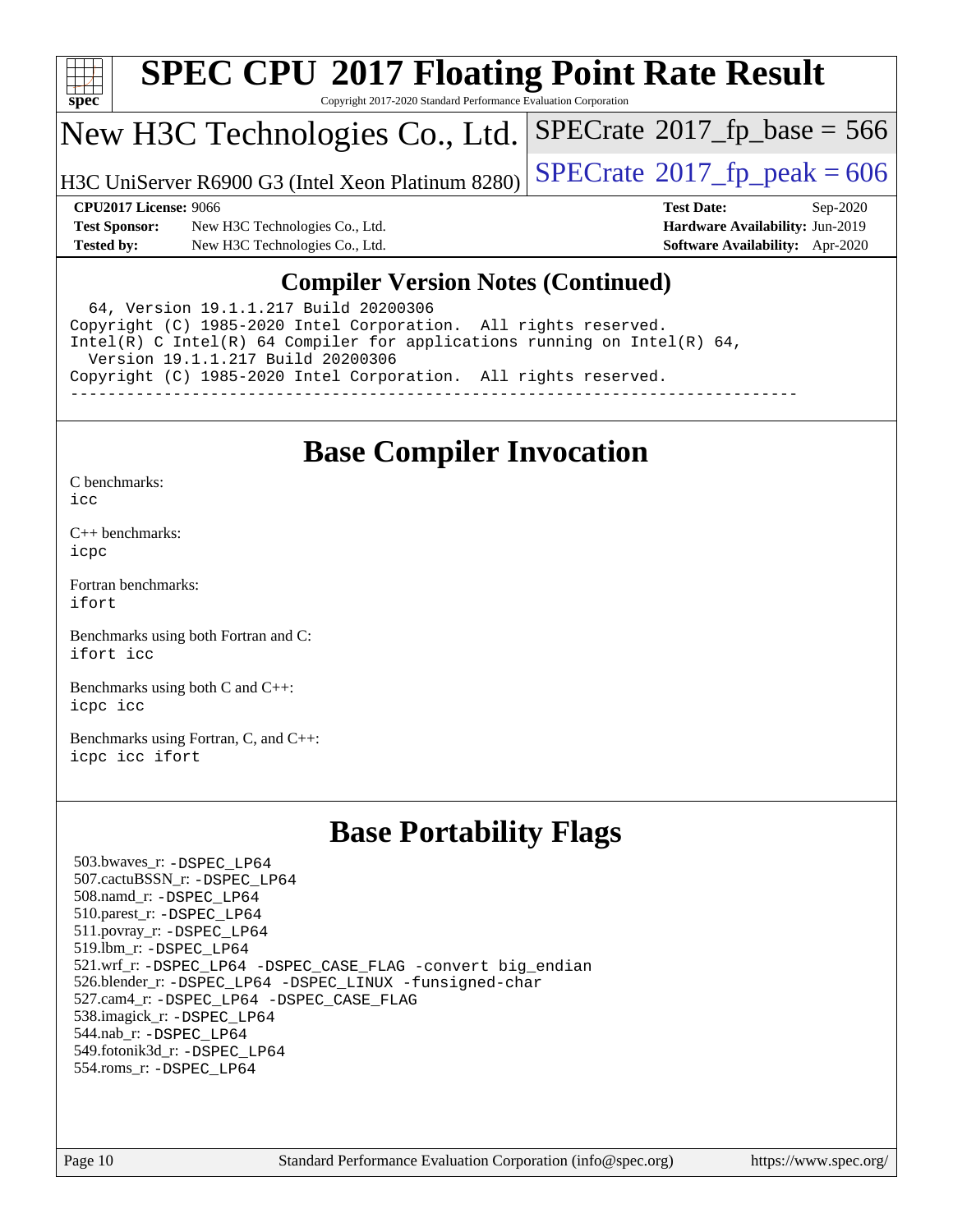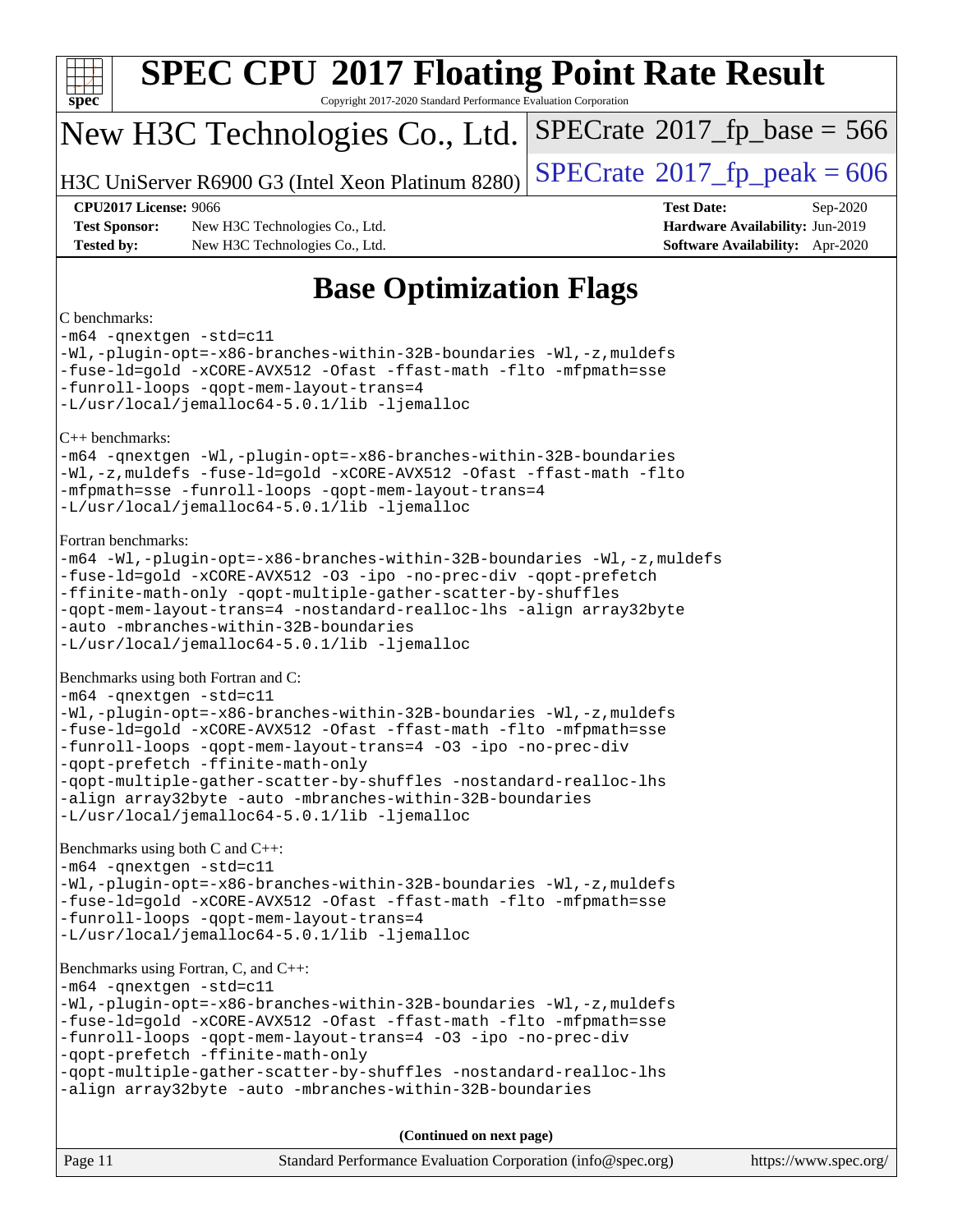

Copyright 2017-2020 Standard Performance Evaluation Corporation

## New H3C Technologies Co., Ltd.

H3C UniServer R6900 G3 (Intel Xeon Platinum 8280)  $\big|\operatorname{SPECrate}@2017\_fp\_peak = 606$  $\big|\operatorname{SPECrate}@2017\_fp\_peak = 606$  $\big|\operatorname{SPECrate}@2017\_fp\_peak = 606$ 

 $SPECTate$ <sup>®</sup>[2017\\_fp\\_base =](http://www.spec.org/auto/cpu2017/Docs/result-fields.html#SPECrate2017fpbase) 566

**[Test Sponsor:](http://www.spec.org/auto/cpu2017/Docs/result-fields.html#TestSponsor)** New H3C Technologies Co., Ltd. **[Hardware Availability:](http://www.spec.org/auto/cpu2017/Docs/result-fields.html#HardwareAvailability)** Jun-2019 **[Tested by:](http://www.spec.org/auto/cpu2017/Docs/result-fields.html#Testedby)** New H3C Technologies Co., Ltd. **[Software Availability:](http://www.spec.org/auto/cpu2017/Docs/result-fields.html#SoftwareAvailability)** Apr-2020

**[CPU2017 License:](http://www.spec.org/auto/cpu2017/Docs/result-fields.html#CPU2017License)** 9066 **[Test Date:](http://www.spec.org/auto/cpu2017/Docs/result-fields.html#TestDate)** Sep-2020

## **[Base Optimization Flags \(Continued\)](http://www.spec.org/auto/cpu2017/Docs/result-fields.html#BaseOptimizationFlags)**

[Benchmarks using Fortran, C, and C++](http://www.spec.org/auto/cpu2017/Docs/result-fields.html#BenchmarksusingFortranCandCXX) (continued): [-L/usr/local/jemalloc64-5.0.1/lib](http://www.spec.org/cpu2017/results/res2020q4/cpu2017-20201014-24210.flags.html#user_CC_CXX_FCbase_jemalloc_link_path64_1_cc289568b1a6c0fd3b62c91b824c27fcb5af5e8098e6ad028160d21144ef1b8aef3170d2acf0bee98a8da324cfe4f67d0a3d0c4cc4673d993d694dc2a0df248b) [-ljemalloc](http://www.spec.org/cpu2017/results/res2020q4/cpu2017-20201014-24210.flags.html#user_CC_CXX_FCbase_jemalloc_link_lib_d1249b907c500fa1c0672f44f562e3d0f79738ae9e3c4a9c376d49f265a04b9c99b167ecedbf6711b3085be911c67ff61f150a17b3472be731631ba4d0471706)

## **[Peak Compiler Invocation](http://www.spec.org/auto/cpu2017/Docs/result-fields.html#PeakCompilerInvocation)**

| C benchmarks: |  |
|---------------|--|
| icc           |  |

[C++ benchmarks:](http://www.spec.org/auto/cpu2017/Docs/result-fields.html#CXXbenchmarks) [icpc](http://www.spec.org/cpu2017/results/res2020q4/cpu2017-20201014-24210.flags.html#user_CXXpeak_intel_icpc_c510b6838c7f56d33e37e94d029a35b4a7bccf4766a728ee175e80a419847e808290a9b78be685c44ab727ea267ec2f070ec5dc83b407c0218cded6866a35d07)

[Fortran benchmarks](http://www.spec.org/auto/cpu2017/Docs/result-fields.html#Fortranbenchmarks): [ifort](http://www.spec.org/cpu2017/results/res2020q4/cpu2017-20201014-24210.flags.html#user_FCpeak_intel_ifort_8111460550e3ca792625aed983ce982f94888b8b503583aa7ba2b8303487b4d8a21a13e7191a45c5fd58ff318f48f9492884d4413fa793fd88dd292cad7027ca)

[Benchmarks using both Fortran and C](http://www.spec.org/auto/cpu2017/Docs/result-fields.html#BenchmarksusingbothFortranandC): [ifort](http://www.spec.org/cpu2017/results/res2020q4/cpu2017-20201014-24210.flags.html#user_CC_FCpeak_intel_ifort_8111460550e3ca792625aed983ce982f94888b8b503583aa7ba2b8303487b4d8a21a13e7191a45c5fd58ff318f48f9492884d4413fa793fd88dd292cad7027ca) [icc](http://www.spec.org/cpu2017/results/res2020q4/cpu2017-20201014-24210.flags.html#user_CC_FCpeak_intel_icc_66fc1ee009f7361af1fbd72ca7dcefbb700085f36577c54f309893dd4ec40d12360134090235512931783d35fd58c0460139e722d5067c5574d8eaf2b3e37e92)

[Benchmarks using both C and C++](http://www.spec.org/auto/cpu2017/Docs/result-fields.html#BenchmarksusingbothCandCXX): [icpc](http://www.spec.org/cpu2017/results/res2020q4/cpu2017-20201014-24210.flags.html#user_CC_CXXpeak_intel_icpc_c510b6838c7f56d33e37e94d029a35b4a7bccf4766a728ee175e80a419847e808290a9b78be685c44ab727ea267ec2f070ec5dc83b407c0218cded6866a35d07) [icc](http://www.spec.org/cpu2017/results/res2020q4/cpu2017-20201014-24210.flags.html#user_CC_CXXpeak_intel_icc_66fc1ee009f7361af1fbd72ca7dcefbb700085f36577c54f309893dd4ec40d12360134090235512931783d35fd58c0460139e722d5067c5574d8eaf2b3e37e92)

[Benchmarks using Fortran, C, and C++:](http://www.spec.org/auto/cpu2017/Docs/result-fields.html#BenchmarksusingFortranCandCXX) [icpc](http://www.spec.org/cpu2017/results/res2020q4/cpu2017-20201014-24210.flags.html#user_CC_CXX_FCpeak_intel_icpc_c510b6838c7f56d33e37e94d029a35b4a7bccf4766a728ee175e80a419847e808290a9b78be685c44ab727ea267ec2f070ec5dc83b407c0218cded6866a35d07) [icc](http://www.spec.org/cpu2017/results/res2020q4/cpu2017-20201014-24210.flags.html#user_CC_CXX_FCpeak_intel_icc_66fc1ee009f7361af1fbd72ca7dcefbb700085f36577c54f309893dd4ec40d12360134090235512931783d35fd58c0460139e722d5067c5574d8eaf2b3e37e92) [ifort](http://www.spec.org/cpu2017/results/res2020q4/cpu2017-20201014-24210.flags.html#user_CC_CXX_FCpeak_intel_ifort_8111460550e3ca792625aed983ce982f94888b8b503583aa7ba2b8303487b4d8a21a13e7191a45c5fd58ff318f48f9492884d4413fa793fd88dd292cad7027ca)

## **[Peak Portability Flags](http://www.spec.org/auto/cpu2017/Docs/result-fields.html#PeakPortabilityFlags)**

Same as Base Portability Flags

## **[Peak Optimization Flags](http://www.spec.org/auto/cpu2017/Docs/result-fields.html#PeakOptimizationFlags)**

[C benchmarks](http://www.spec.org/auto/cpu2017/Docs/result-fields.html#Cbenchmarks):

519.lbm\_r: basepeak = yes

538.imagick\_r: basepeak = yes

544.nab\_r: basepeak = yes

[C++ benchmarks:](http://www.spec.org/auto/cpu2017/Docs/result-fields.html#CXXbenchmarks)

**(Continued on next page)**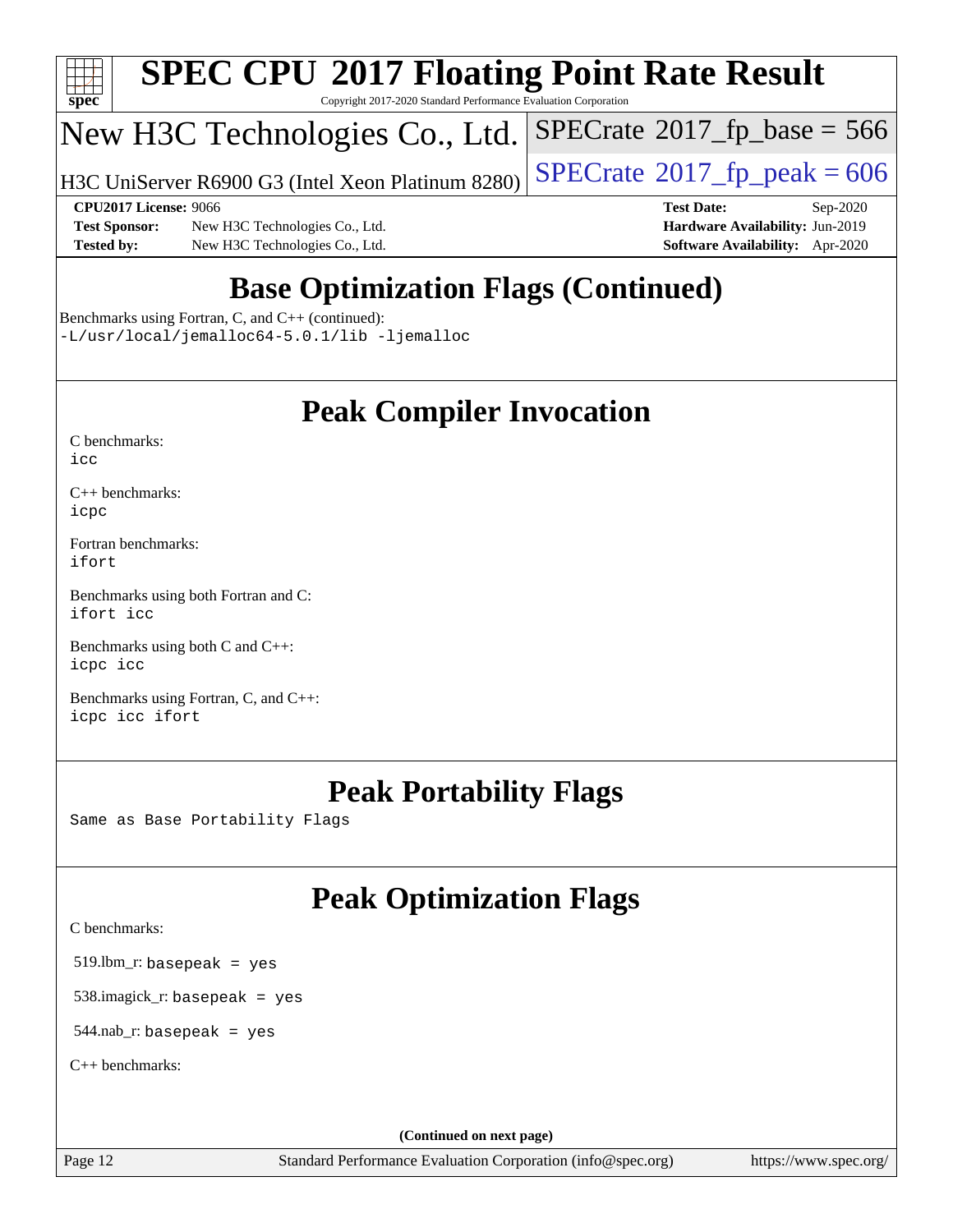

508.namd\_r: basepeak = yes

 510.parest\_r: [-m64](http://www.spec.org/cpu2017/results/res2020q4/cpu2017-20201014-24210.flags.html#user_peakCXXLD510_parest_r_m64-icc) [-qnextgen](http://www.spec.org/cpu2017/results/res2020q4/cpu2017-20201014-24210.flags.html#user_peakCXXLD510_parest_r_f-qnextgen) [-Wl,-plugin-opt=-x86-branches-within-32B-boundaries](http://www.spec.org/cpu2017/results/res2020q4/cpu2017-20201014-24210.flags.html#user_peakLDFLAGS510_parest_r_f-x86-branches-within-32B-boundaries_0098b4e4317ae60947b7b728078a624952a08ac37a3c797dfb4ffeb399e0c61a9dd0f2f44ce917e9361fb9076ccb15e7824594512dd315205382d84209e912f3) [-Wl,-z,muldefs](http://www.spec.org/cpu2017/results/res2020q4/cpu2017-20201014-24210.flags.html#user_peakEXTRA_LDFLAGS510_parest_r_link_force_multiple1_b4cbdb97b34bdee9ceefcfe54f4c8ea74255f0b02a4b23e853cdb0e18eb4525ac79b5a88067c842dd0ee6996c24547a27a4b99331201badda8798ef8a743f577) [-fuse-ld=gold](http://www.spec.org/cpu2017/results/res2020q4/cpu2017-20201014-24210.flags.html#user_peakEXTRA_LDFLAGS510_parest_r_f-fuse-ld_920b3586e2b8c6e0748b9c84fa9b744736ba725a32cab14ad8f3d4ad28eecb2f59d1144823d2e17006539a88734fe1fc08fc3035f7676166309105a78aaabc32) [-xCORE-AVX512](http://www.spec.org/cpu2017/results/res2020q4/cpu2017-20201014-24210.flags.html#user_peakCXXOPTIMIZE510_parest_r_f-xCORE-AVX512) [-Ofast](http://www.spec.org/cpu2017/results/res2020q4/cpu2017-20201014-24210.flags.html#user_peakCXXOPTIMIZE510_parest_r_f-Ofast) [-ffast-math](http://www.spec.org/cpu2017/results/res2020q4/cpu2017-20201014-24210.flags.html#user_peakCXXOPTIMIZE510_parest_r_f-ffast-math) [-flto](http://www.spec.org/cpu2017/results/res2020q4/cpu2017-20201014-24210.flags.html#user_peakCXXOPTIMIZE510_parest_r_f-flto) [-mfpmath=sse](http://www.spec.org/cpu2017/results/res2020q4/cpu2017-20201014-24210.flags.html#user_peakCXXOPTIMIZE510_parest_r_f-mfpmath_70eb8fac26bde974f8ab713bc9086c5621c0b8d2f6c86f38af0bd7062540daf19db5f3a066d8c6684be05d84c9b6322eb3b5be6619d967835195b93d6c02afa1) [-funroll-loops](http://www.spec.org/cpu2017/results/res2020q4/cpu2017-20201014-24210.flags.html#user_peakCXXOPTIMIZE510_parest_r_f-funroll-loops) [-qopt-mem-layout-trans=4](http://www.spec.org/cpu2017/results/res2020q4/cpu2017-20201014-24210.flags.html#user_peakCXXOPTIMIZE510_parest_r_f-qopt-mem-layout-trans_fa39e755916c150a61361b7846f310bcdf6f04e385ef281cadf3647acec3f0ae266d1a1d22d972a7087a248fd4e6ca390a3634700869573d231a252c784941a8) [-L/usr/local/jemalloc64-5.0.1/lib](http://www.spec.org/cpu2017/results/res2020q4/cpu2017-20201014-24210.flags.html#user_peakEXTRA_LIBS510_parest_r_jemalloc_link_path64_1_cc289568b1a6c0fd3b62c91b824c27fcb5af5e8098e6ad028160d21144ef1b8aef3170d2acf0bee98a8da324cfe4f67d0a3d0c4cc4673d993d694dc2a0df248b) [-ljemalloc](http://www.spec.org/cpu2017/results/res2020q4/cpu2017-20201014-24210.flags.html#user_peakEXTRA_LIBS510_parest_r_jemalloc_link_lib_d1249b907c500fa1c0672f44f562e3d0f79738ae9e3c4a9c376d49f265a04b9c99b167ecedbf6711b3085be911c67ff61f150a17b3472be731631ba4d0471706)

[Fortran benchmarks](http://www.spec.org/auto/cpu2017/Docs/result-fields.html#Fortranbenchmarks):

```
 503.bwaves_r: -m64 -Wl,-plugin-opt=-x86-branches-within-32B-boundaries
-Wl,-z,muldefs -fuse-ld=gold -xCORE-AVX512 -O3 -ipo
-no-prec-div -qopt-prefetch -ffinite-math-only
-qopt-multiple-gather-scatter-by-shuffles
-qopt-mem-layout-trans=4 -nostandard-realloc-lhs
-align array32byte -auto -mbranches-within-32B-boundaries
-L/usr/local/jemalloc64-5.0.1/lib -ljemalloc
```
549.fotonik3d\_r: basepeak = yes

554.roms\_r: Same as 503.bwaves\_r

[Benchmarks using both Fortran and C](http://www.spec.org/auto/cpu2017/Docs/result-fields.html#BenchmarksusingbothFortranandC):

```
 521.wrf_r: -prof-gen(pass 1) -prof-use(pass 2) -xCORE-AVX512 -O3
-ipo -no-prec-div -qopt-prefetch -ffinite-math-only
-qopt-multiple-gather-scatter-by-shuffles
-qopt-mem-layout-trans=4 -mbranches-within-32B-boundaries
-nostandard-realloc-lhs -align array32byte -auto
-L/usr/local/jemalloc64-5.0.1/lib -ljemalloc
```
 $527$ .cam $4$ \_r: basepeak = yes

[Benchmarks using both C and C++](http://www.spec.org/auto/cpu2017/Docs/result-fields.html#BenchmarksusingbothCandCXX):

 511.povray\_r: [-prof-gen](http://www.spec.org/cpu2017/results/res2020q4/cpu2017-20201014-24210.flags.html#user_peakPASS1_CFLAGSPASS1_CXXFLAGSPASS1_LDFLAGS511_povray_r_prof_gen_5aa4926d6013ddb2a31985c654b3eb18169fc0c6952a63635c234f711e6e63dd76e94ad52365559451ec499a2cdb89e4dc58ba4c67ef54ca681ffbe1461d6b36)(pass 1) [-prof-use](http://www.spec.org/cpu2017/results/res2020q4/cpu2017-20201014-24210.flags.html#user_peakPASS2_CFLAGSPASS2_CXXFLAGSPASS2_LDFLAGS511_povray_r_prof_use_1a21ceae95f36a2b53c25747139a6c16ca95bd9def2a207b4f0849963b97e94f5260e30a0c64f4bb623698870e679ca08317ef8150905d41bd88c6f78df73f19)(pass 2) [-xCORE-AVX512](http://www.spec.org/cpu2017/results/res2020q4/cpu2017-20201014-24210.flags.html#user_peakCOPTIMIZECXXOPTIMIZEPASS2_COPTIMIZEPASS2_CXXOPTIMIZE511_povray_r_f-xCORE-AVX512) [-O3](http://www.spec.org/cpu2017/results/res2020q4/cpu2017-20201014-24210.flags.html#user_peakCOPTIMIZECXXOPTIMIZEPASS1_COPTIMIZEPASS1_CXXOPTIMIZEPASS2_COPTIMIZEPASS2_CXXOPTIMIZE511_povray_r_f-O3) [-ipo](http://www.spec.org/cpu2017/results/res2020q4/cpu2017-20201014-24210.flags.html#user_peakCOPTIMIZECXXOPTIMIZEPASS1_COPTIMIZEPASS1_CXXOPTIMIZEPASS2_COPTIMIZEPASS2_CXXOPTIMIZE511_povray_r_f-ipo) [-no-prec-div](http://www.spec.org/cpu2017/results/res2020q4/cpu2017-20201014-24210.flags.html#user_peakCOPTIMIZECXXOPTIMIZEPASS1_COPTIMIZEPASS1_CXXOPTIMIZEPASS2_COPTIMIZEPASS2_CXXOPTIMIZE511_povray_r_f-no-prec-div) [-qopt-prefetch](http://www.spec.org/cpu2017/results/res2020q4/cpu2017-20201014-24210.flags.html#user_peakCOPTIMIZECXXOPTIMIZEPASS1_COPTIMIZEPASS1_CXXOPTIMIZEPASS2_COPTIMIZEPASS2_CXXOPTIMIZE511_povray_r_f-qopt-prefetch) [-ffinite-math-only](http://www.spec.org/cpu2017/results/res2020q4/cpu2017-20201014-24210.flags.html#user_peakCOPTIMIZECXXOPTIMIZEPASS1_COPTIMIZEPASS1_CXXOPTIMIZEPASS2_COPTIMIZEPASS2_CXXOPTIMIZE511_povray_r_f_finite_math_only_cb91587bd2077682c4b38af759c288ed7c732db004271a9512da14a4f8007909a5f1427ecbf1a0fb78ff2a814402c6114ac565ca162485bbcae155b5e4258871) [-qopt-multiple-gather-scatter-by-shuffles](http://www.spec.org/cpu2017/results/res2020q4/cpu2017-20201014-24210.flags.html#user_peakCOPTIMIZECXXOPTIMIZEPASS1_COPTIMIZEPASS1_CXXOPTIMIZEPASS2_COPTIMIZEPASS2_CXXOPTIMIZE511_povray_r_f-qopt-multiple-gather-scatter-by-shuffles) [-qopt-mem-layout-trans=4](http://www.spec.org/cpu2017/results/res2020q4/cpu2017-20201014-24210.flags.html#user_peakCOPTIMIZECXXOPTIMIZEPASS1_COPTIMIZEPASS1_CXXOPTIMIZEPASS2_COPTIMIZEPASS2_CXXOPTIMIZE511_povray_r_f-qopt-mem-layout-trans_fa39e755916c150a61361b7846f310bcdf6f04e385ef281cadf3647acec3f0ae266d1a1d22d972a7087a248fd4e6ca390a3634700869573d231a252c784941a8) [-mbranches-within-32B-boundaries](http://www.spec.org/cpu2017/results/res2020q4/cpu2017-20201014-24210.flags.html#user_peakEXTRA_COPTIMIZEEXTRA_CXXOPTIMIZE511_povray_r_f-mbranches-within-32B-boundaries) [-L/usr/local/jemalloc64-5.0.1/lib](http://www.spec.org/cpu2017/results/res2020q4/cpu2017-20201014-24210.flags.html#user_peakEXTRA_LIBS511_povray_r_jemalloc_link_path64_1_cc289568b1a6c0fd3b62c91b824c27fcb5af5e8098e6ad028160d21144ef1b8aef3170d2acf0bee98a8da324cfe4f67d0a3d0c4cc4673d993d694dc2a0df248b) [-ljemalloc](http://www.spec.org/cpu2017/results/res2020q4/cpu2017-20201014-24210.flags.html#user_peakEXTRA_LIBS511_povray_r_jemalloc_link_lib_d1249b907c500fa1c0672f44f562e3d0f79738ae9e3c4a9c376d49f265a04b9c99b167ecedbf6711b3085be911c67ff61f150a17b3472be731631ba4d0471706)

526.blender\_r: basepeak = yes

[Benchmarks using Fortran, C, and C++:](http://www.spec.org/auto/cpu2017/Docs/result-fields.html#BenchmarksusingFortranCandCXX)

**(Continued on next page)**